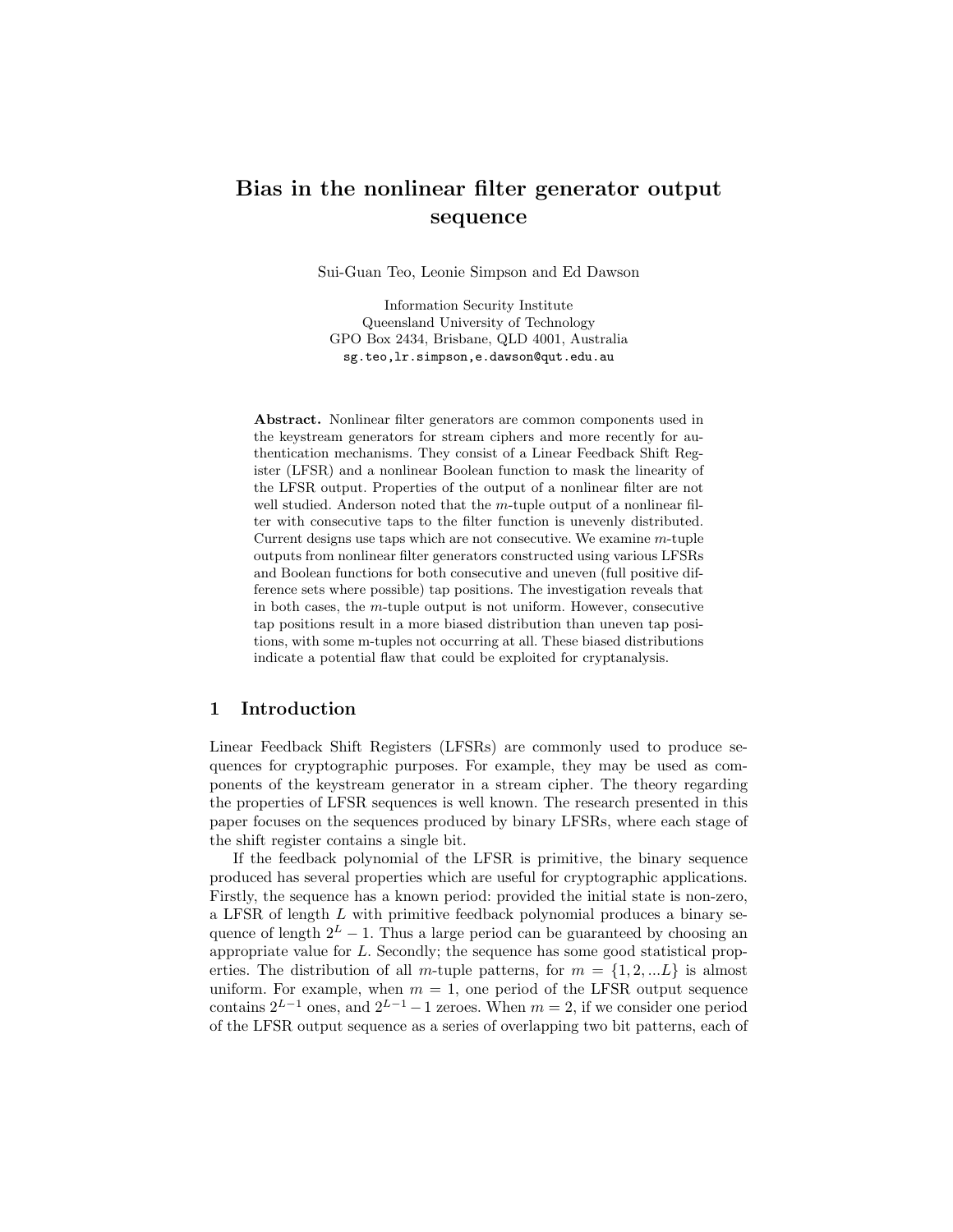the two-bit patterns 01, 10 and 11 occurs  $2^{L-2}$  times, and the pattern 00 occurs  $2^{L-2}-1$  times. Similarly, in one period of the LFSR output sequence, each m-bit pattern occurs  $2^{L-m}$  times, except for the all-zero m-bit pattern which occurs  $2^{L-m} - 1$  times. The distribution of m-tuple patterns in random sequences is expected to be uniform.

Although LFSR sequences have many desirable properties, using the LFSR output sequence directly as keystream is not advisable due to the linearity of LFSR sequences. To make use of the desirable properties of the LFSR in a keystream generator for a stream cipher, it is necessary to introduce nonlinearity. A simple method is to use the contents of several stages of the LFSR as inputs to a nonlinear Boolean function, and use the output of the function as the keystream. The nonlinear Boolean function is referred to as a filter function, and keystream generators based on a single LFSR and a nonlinear combining functions are known as nonlinear filter generators (NLFG). A diagram of a NLFG is shown in Figure 1.

The NLFG aims to make use of the good properties of the underlying LFSR, so it is worthwhile examining the NLFG output sequence to determine which of the desirable properties of the LFSR sequence are maintained in the NLFG output sequence. The period of the NLFG keystream sequence is known to be  $2^L-1$  (the same as the underlying LFSR sequence) if the LFSR feedback function is primitive and of degree L and the nonlinear filter function is balanced  $|7|$ . For most cryptographic purposes, a balanced filter function is used as a balanced output sequence is required.

A balanced filter function applied to the stages of a LFSR with primitive feedback function and non-zero initial state results in an output keystream where the difference between the number of zeroes and the number of ones occurring in one period of the keystream sequences is exactly one, that is, close to uniform. Much less is known about the frequency distribution of  $m$ -bit patterns in the NLFG output sequence for  $m > 1$ . An early paper by Anderson [1] discusses the distribution of m-bit patterns in the NLFG output sequence in the context of a correlation attack on the NLFG. Anderson considers that the common NLFG



Fig. 1: Nonlinear Filter Generator.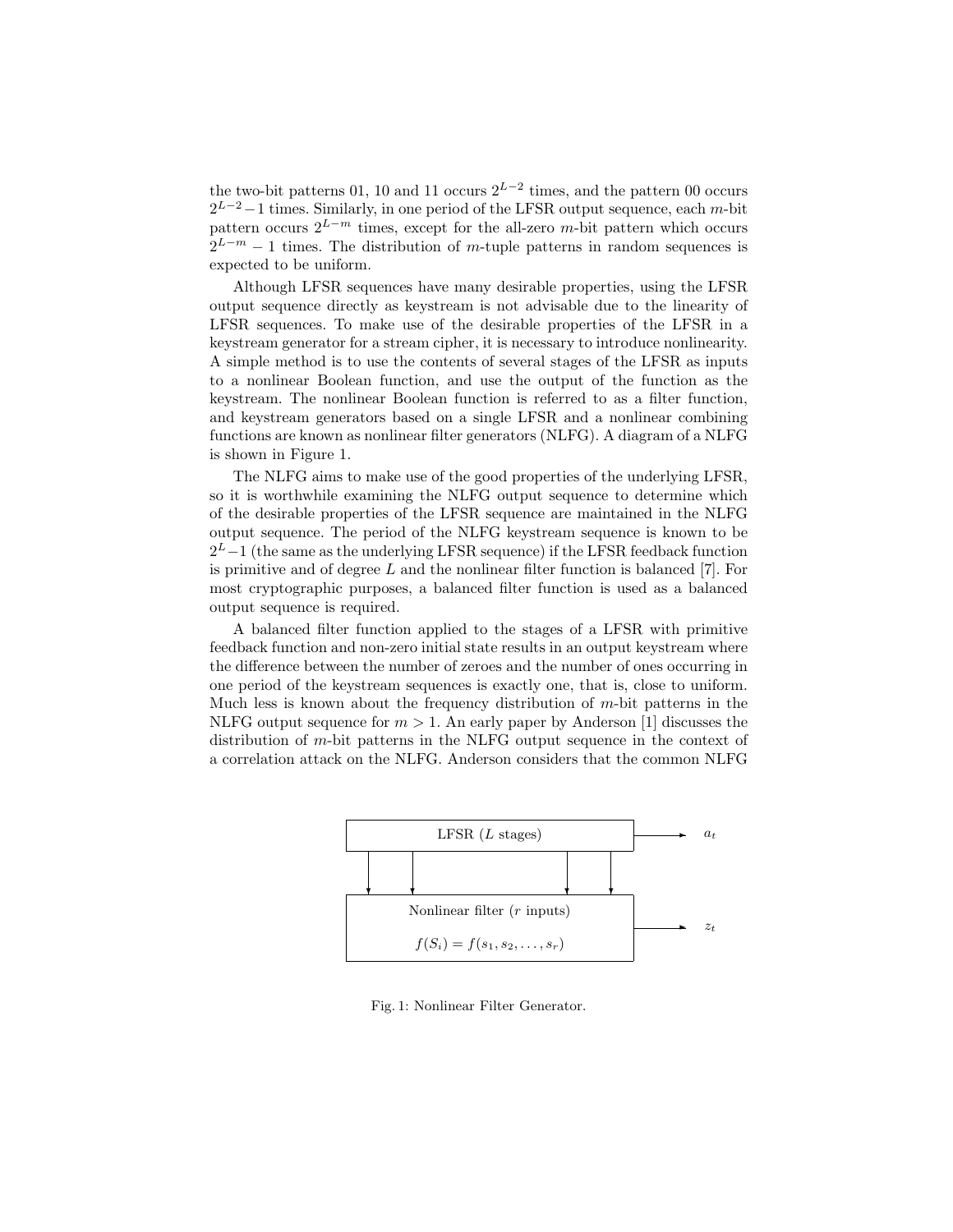correlation attack strategy, which regards the keystream as a series of individual bits, discards information about the nonlinear structure of the filter function. Instead, for a given  $m$ -input Boolean filter function, he defines an augmented function which maps a  $2m - 1$ -bit input to an m-bit output. Essentially this is applying the m-input filter function  $m$  times in succession, assuming that the inputs to the filter function are from consecutive positions of the underlying sequence, although this is not stated explicitly in the paper. For the augmented function Anderson examined, the m-bit pattern distributions are clearly biased. For a particular Boolean function, certain m-tuples do not occur as outputs at all. This function was a bent function, which, due to its unbalanced nature, is not suitable as the filter function for a nonlinear filter generator. However, it was not clear whether distributions with non-occurring  $m$ -tuples are possible when balanced functions are used. Furthermore, the relationship between the characteristics of the Boolean filter function and the degree of bias in the output is not revealed.

To provide resistance to guess-and-determine style attacks, NLFG-style designs now commonly take the inputs to the filter from positions in the LFSR which are not consecutive, ideally tap positions which form a full positive difference set. The effect of this change in the positions of the input stages of the m-tuple pattern distribution of the NLFG output sequence warrants further investigation.

This paper presents the results of an investigation into the distribution of m-bit patterns in NLFG output sequences. This extends the earlier work of Anderson, where the value of  $m$  was used as both the number of inputs to the filter function and the length of the bit patterns examined in the NLFG output sequence. We make a clear distinction between these two parameters. We denote the number of inputs to the filter function by  $r$ , and consider the distribution of m-bit patterns in the NLFG output sequence for  $m = \{1, 2, ... L\}$ . We examine the output sequence of NLFGs constructed using various LFSRs and balanced nonlinear Boolean functions. In additional, we investigate both the case where the inputs to the filter function are from consecutive LFSR stages and the case where the inputs are non-consecutive from irregularly selected stages (full positive difference sets where possible).

The remainder of this paper is organised as follows. In Section 2, we describe our experimental design. In Section 3, the results of our experiments are described. In Section 4, we discuss the possible implications of our findings on the use of outputs of nonlinear filters for cryptographic purposes. Section 5 concludes this paper and suggests some future work.

#### 2 Experimental Design

There are two main components of a NLFG, the LFSR and the nonlinear Boolean function. The goal of our experiments was to determine how these components affect the output sequence of the NLFG. We examine how choices in length and feedback polynomials for the LFSR and tap-settings to a nonlinear Boolean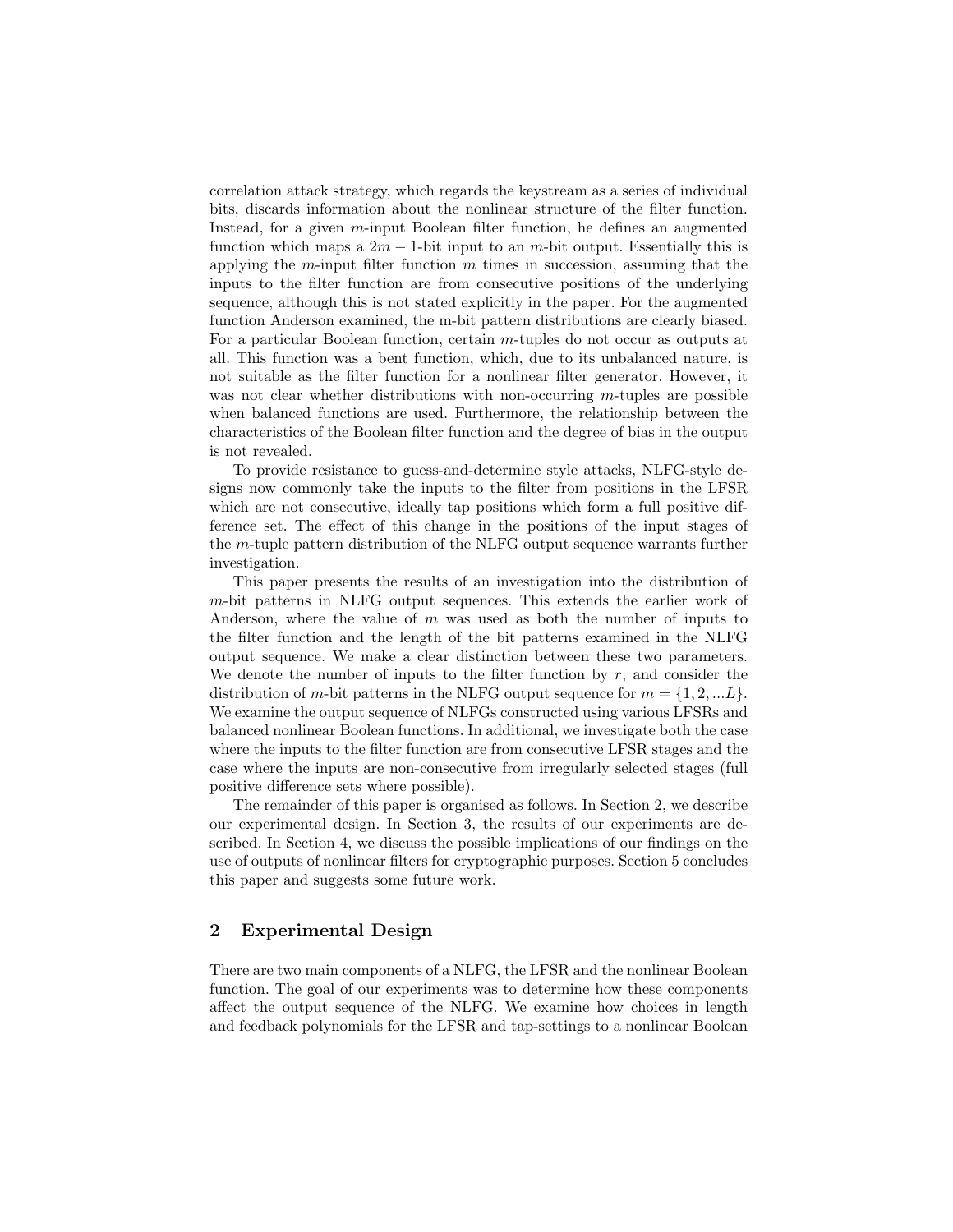function affect the distribution of m-tuple outputs of the keystream sequence. In order to accurately determine the  $m$ -tuple distribution, it is necessary to produce an entire period of the keystream sequence. This constrained the length of the LFSRs used in our experiments. LFSR of length  $L$ , for  $L$  ranging from 13 to 20 bits, were chosen in our experiments. The primitive feedback polynomials chosen are:

L1: 
$$
x^{13} + x^4 + x^3 + x^1 + 1
$$
  
\nL2:  $x^{13} + x^{12} + x^{10} + x^9 + x^6 + x^3 + 1$   
\nL3:  $x^{15} + x^{10} + x^5 + x^1 + 1$   
\nL4:  $x^{15} + x^1 + 1$   
\nL5:  $x^{16} + x^5 + x^3 + x^2 + 1$   
\nL6:  $x^{16} + x^{15} + x^{14} + x^8 + x^4 + x^3 + 1$   
\nL7:  $x^{18} + x^5 + x^2 + x^1 + 1$   
\nL8:  $x^{18} + x^{16} + x^{15} + x^{12} + x^{11} + x^9 + x^7 + ?x^6 + x^5 + x^4 + x^2 + x^1 + 1$   
\nL9:  $x^{20} + x^{19} + x^4 + x^3 + 1$   
\nL10:  $x^{20} + x^{19} + x^{18} + x^{15} + x^{14} + x^{12} + x^{11} + x^{10} + x^4 + x^2 + 1$ 

Three balanced Boolean functions,  $F1$ ,  $F2$  and  $F3$  were chosen for use as nonlinear filters. All three appear in the cryptographic literature.  $F1$  is a 5-bit Boolean function used in the Grain stream cipher [4]. F2 is a 6-bit Boolean function obtained from a report by Faugère and Ars  $[3]$ . F3 is a 7-bit Boolean function used in Pomraranch [5]. The algebraic normal forms of these nonlinear Boolean functions are:

 $F1: x2 + x5 + x1x4 + x3x4 + x4x5 + x1x2x3 + x1x3x4 + x1x3x5 + x2x3x5 + x3x4x5$  $F2: x1x2x3 + x2x3x6 + x1x2 + x3x4 + x5x6 + x4 + x5$ F3 : ANF omitted due to size.

Relevant characteristics of these three Boolean functions, namely the algebraic degree, nonlinearity and correlation immunity are shown in Table 1 . For each of the feedback polynomials, three different sets of tap settings for the Boolean functions were chosen. One set of tap settings used consecutive taps from the LFSR and two sets used uneven (or FPDS where possible) taps from the LFSR. In the uneven tap settings scenario, two sets of tap settings were used. These are denoted T1 and T2 in Table 2.

|    |    | Function Algebraic degree Nonlinearity Correlation immunity |
|----|----|-------------------------------------------------------------|
| F1 |    |                                                             |
| F2 | 24 |                                                             |
| F3 | 56 |                                                             |

| Table 1: Characteristics of the Boolean functions |
|---------------------------------------------------|
|---------------------------------------------------|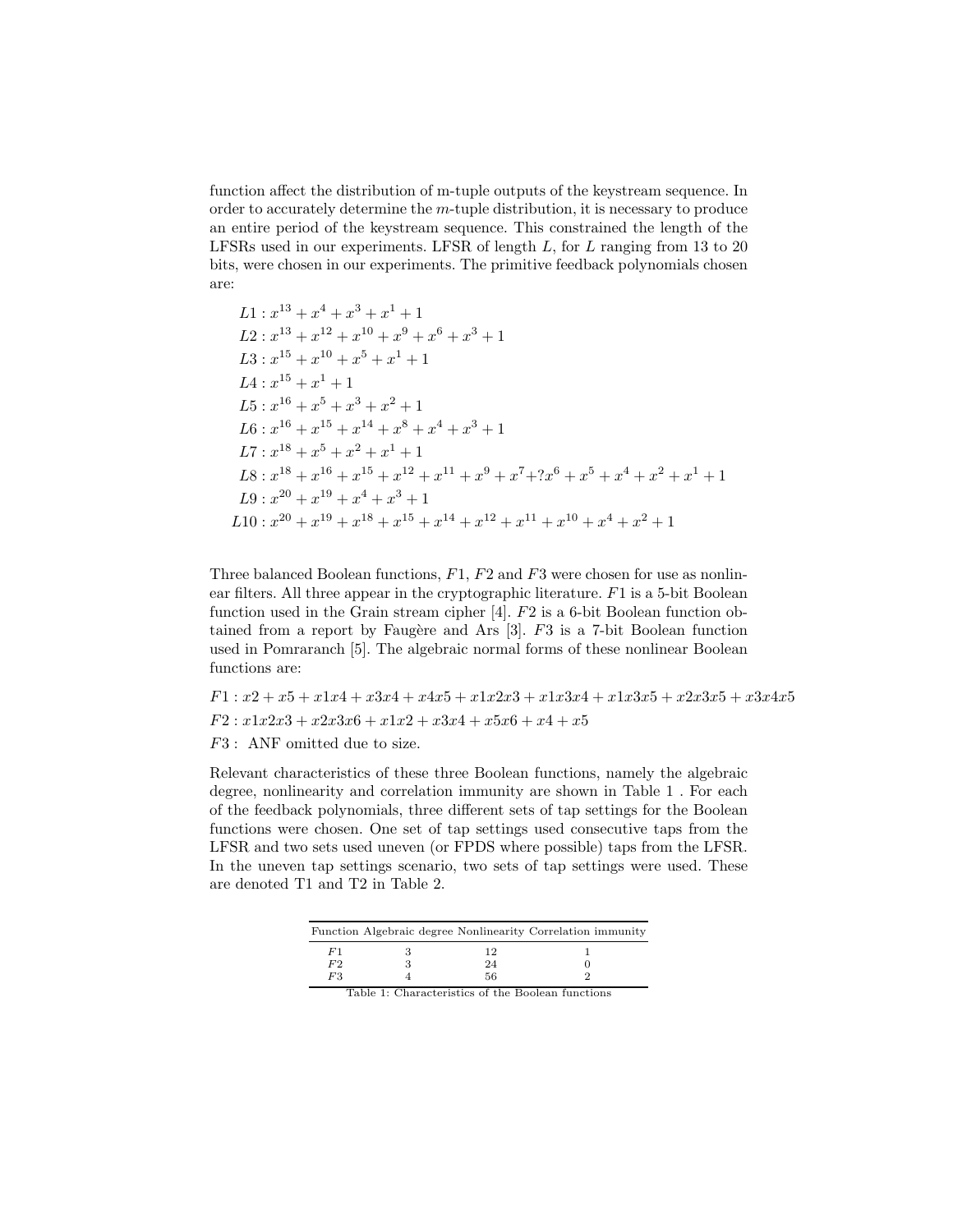| LFSR. |    | F 1 |    | F <sub>2</sub> |    | F3                                                                                                                                                                                                                                                                                                            |
|-------|----|-----|----|----------------|----|---------------------------------------------------------------------------------------------------------------------------------------------------------------------------------------------------------------------------------------------------------------------------------------------------------------|
|       | T1 | T2  | T1 | T2             | T1 | T <sub>2</sub>                                                                                                                                                                                                                                                                                                |
|       |    |     |    |                |    | L1 & L2 $\mid 0,1,4,8,12 \mid 0,1,3,7,12 \mid 0,1,2,5,9,12 \mid 0,2,5,7,10,12 \mid 0,1,3,5,19,11,12 \mid 0,2,3,5,8,10,12 \mid 0,1,3,5,19,11,12 \mid 0,1,3,5,19,11,12 \mid 0,1,3,5,19,11,12 \mid 0,1,3,5,19,11,12 \mid 0,1,3,5,19,11,12 \mid 0,1,3,5,19,11,12 \mid 0$                                          |
|       |    |     |    |                |    | L3 & L4 $\mid$ 0,1,4,9,14 $\mid$ 0,4,6,13,14 $\mid$ 0,1,4,8,10,14 $\mid$ 0,2,3,10,13,14 $\mid$ 0,1,4,5,10,13,14 $\mid$ 0,2,3,7,9,11,14                                                                                                                                                                        |
|       |    |     |    |                |    | L5 & L6 $[0,1,3,11,15]0,1,5,11,15]0,1,4,8,13,15]0,3,7,8,11,15]0,1,3,6,10,12,15]0,2,3,7,10,13,15]$                                                                                                                                                                                                             |
|       |    |     |    |                |    | L7 & L8 $\vert 0,3,8,13,17 \vert 0,2,5,9,17 \vert 0,2,3,8,15,17 \vert 0,1,4,10,12,17 \vert 0,1,3,9,11,14,17 \vert 0,2,8,9,12,15,17 \vert 0,1,14,17 \vert 0,1,16,17 \vert 0,1,17 \vert 0,1,18,19 \vert 0,19 \vert 0,10 \vert 0,11 \vert 0,10 \vert 0,11 \vert 0,10 \vert 0,11 \vert 0,10 \vert 0,11 \vert 0,1$ |
|       |    |     |    |                |    | L9 & L10 $\mid$ 0,1,3,7,19 $\mid$ 0,2,7,9,19 $\mid$ 0,1,3,7,12,19 $\mid$ 0,1,4,11,13,19 $\mid$ 0,1,3,8,11,17,19 $\mid$ 0,3,5,9,10,14,19                                                                                                                                                                       |

Table 2: Tap settings used in our experiments

|                                                      | $m$ -tuple Expected<br>occurrences                           | Observed<br>occurrences                                      |         | Deviation all 3-tuples                                                                       | Standard Proportion of Standard deviation Goodness-of-fit<br>of all 3-tuples | value    |
|------------------------------------------------------|--------------------------------------------------------------|--------------------------------------------------------------|---------|----------------------------------------------------------------------------------------------|------------------------------------------------------------------------------|----------|
| 000<br>001<br>010<br>011<br>100<br>101<br>110<br>111 | 4095<br>4096<br>4096<br>4096<br>4096<br>4096<br>4096<br>4096 | 2815<br>4352<br>4864<br>4352<br>4352<br>4864<br>4352<br>2816 | 768.208 | 0.023438<br>0.132818<br>0.132818<br>0.132818<br>0.132818<br>0.132818<br>0.132818<br>0.085940 | 0.023445                                                                     | 1152.098 |

Table 3: 3-tuple distribution of a NLFG sequence

For each LFSR, nonlinear filter function and tap setting combination, the NLFG was run to generate a sequence  $2^L + m - 1$  in length. The frequency distribution of m-tuples was calculated for  $m = 2$  to 13. From this, the m-tuple which occurs least and most frequently for m-tuples of sizes 2 to 13 were noted. The standard deviation is a useful summary measure for the  $m$ -tuple distribution of a sequence. The smaller the standard deviation, the closer the m-tuple distribution of the sequence is to a uniform distribution. To enable comparisons where different size LFSR are used, the proportions of all  $m$ -tuples which have a specific value is calculated and the standard deviation of the proportion is also calculated. Recall the m-tuple distribution for the maximal length sequence produced by a LFSR is almost uniform. For example, the 3-tuple distribution for a 15-bit LFSR L3 with the nonlinear filter function F1 is given in Table 3.

Clearly, from this table, the distribution is far from uniform. This is shown by the large standard deviation and chi-square value.

## 3 Experimental results

Our experiments involved 90 NLFGs, comprising of different LFSRs, Boolean functions and tap settings. A sequence of length  $2^L + m - 1$  bits for each NLFG was generated and the output sequence was examined for *m*-tuples for values of m ranging from 2 to 13 bits. We make a number of observations based on the results of our experiment. The factors which could impact on the  $m$ -tuple distribution include the positions of the inputs to the filter functions, the number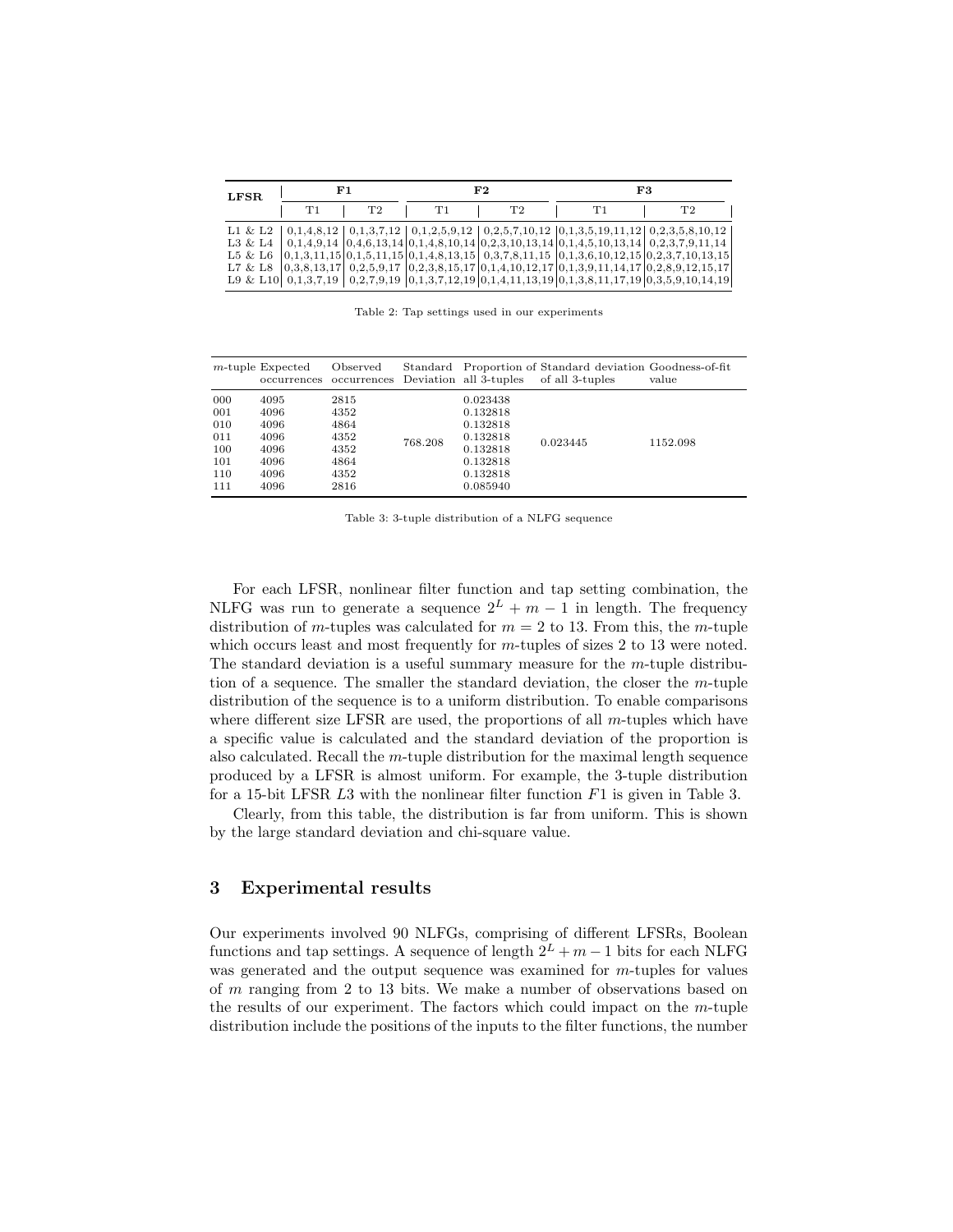of inputs to the filter function, and the length and feedback function of the LFSR. Detailed results from the experiments can be found in Appendix A.

Observation 3.1: The m-tuple distribution of NLFG output sequences is generally non-uniform. Note that our observation supports the earlier findings by Anderson. We also note that the degree of non-uniformity varies depending on the combination of LFSR feedback function, the nonlinear filter functions and positions of input taps to the filter function. There are a few cases when the m-tuple output of the NLFG was uniform for smaller  $m$ -tuple values. For example, the 3-tuple distribution for a NLFG using the L5, F1 and T1 combination had the m-tuple distribution expected of a maximal length sequence. However, as  $m$  increased, the distribution became less uniform. Close to uniform distribution were more frequent when  $m < 4$  and when uneven tap settings were used. With the exception of one case when  $m = 5$ , all m-tuple distributions when  $m > 4$  were not uniform for NLFGs which used uneven tap settings. The almost uniform m-tuple distribution never occurred for consecutive tap settings for all m-tuples tested.

Observation 3.2: The m-tuple distribution is less uniform when tap settings are consecutive. When comparing the m-tuple distribution for the output sequences obtained from NLFGs with the same LFSR and filter function but with different positions in the LFSR selected for inputs to the filter function, the distributions when the tap settings are consecutive are more varied than when the tap settings are uneven. For example, in the case for a 3-tuple distribution of a NLFG using the feedback function L3 with consecutive tap settings and the F1 as the nonlinear filter, the least frequent 3-tuple occurred 2815 times and the most frequent 3-tuple occurred 4864 times. The standard deviation obtained was 320.057. When the same feedback function and filter function was used in a NLFG with uneven tap setting T1, the least frequent 3-tuple occurred 3520 times and the most frequent 3-tuple occurred 4672 times. The standard deviation obtained 133.982. For the same LFSR and nonlinear filter with the uneven tap setting T2, the minimum obtained was 4095 and the maximum obtained was 4096 and the standard deviation obtained 0.331. This trend was apparent for every NLFG sequence examined.

Observation 3.3: For some NLFGs with balanced Boolean functions, some m-tuples do not occur. It is possible that particular  $m$ -tuples may not appear in a NLFG output sequence. In our experiments, we noted that this can occur when the nonlinear Boolean functions are balanced. The number of different m-tuples which do not appear in the output sequence is higher for NLFGs using consecutive tap settings than when uneven tap settings are used. For example, a NLFG using the feedback function L1, F2 Boolean function and the consecutive tap settings has 20 non-occurring 10-bit tuples. In contrast, a NLFG using the same feedback function and Boolean function with the T1 tap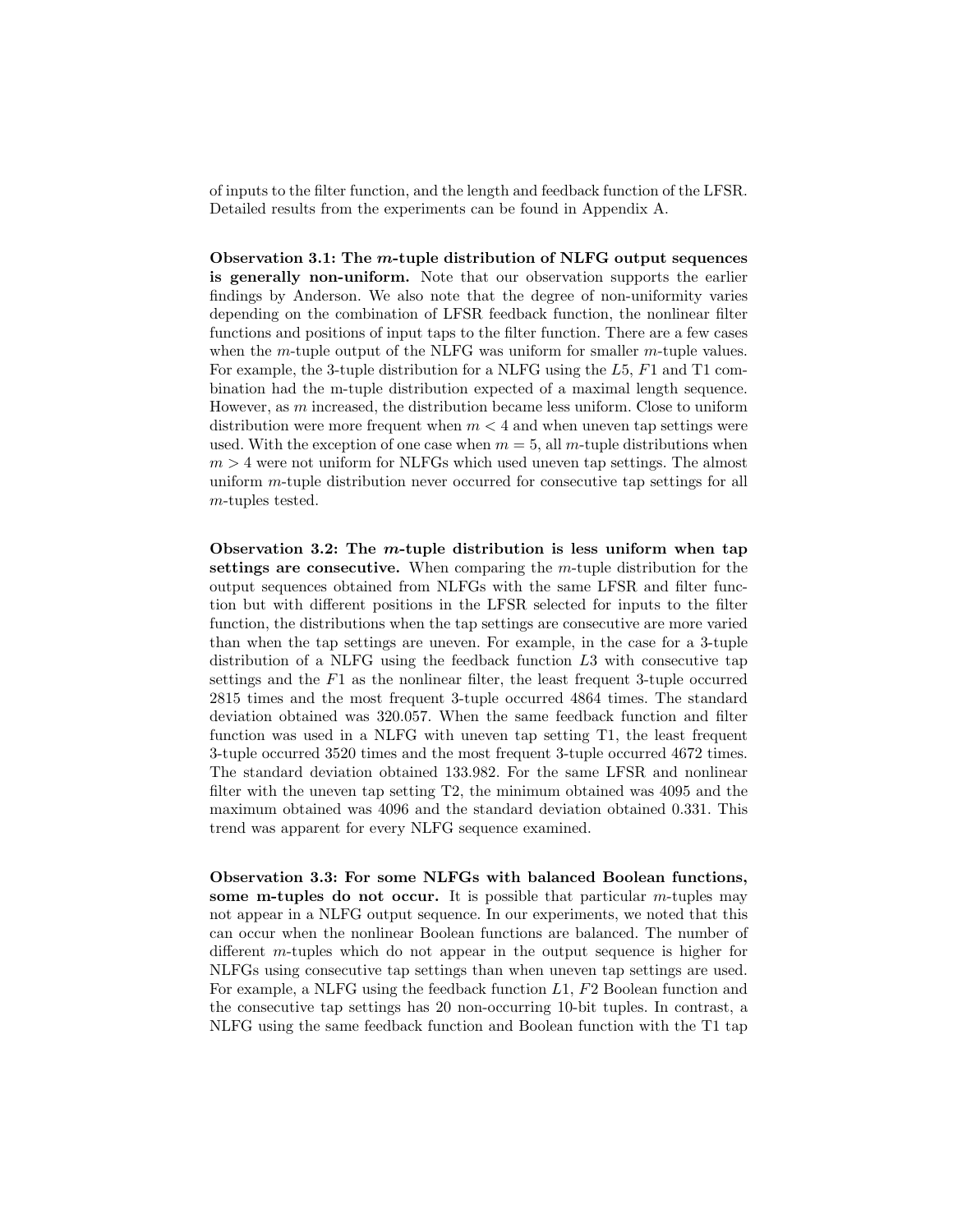setting has only three non-occurring 10-bit tuples. As the m-tuple size increases, the number of non-occurring  $m$ -tuples also increases for uneven tap settings. We also noted from our experiments that, for a given choice of filter function and tap setting, as the size of the LFSR increased, the number of m-tuples which do not appear in the output sequence remained constant once a certain size was reached for the LFSRs we tested. For example, there were 17 non-occurring 10-bit m-tuples for a 6-input Boolean function when  $L \geq 15...20$ .

Observation 3.4: Distribution of m-tuples for NLFGs using consecutive tap settings are similar regardless of the size of the LFSR. The distributions of the proportions of  $m$ -tuples for NLFGs using consecutive tap settings were similar regardless of the size of the LFSR. However, this was not the case for uneven tap settings. For NLFGs using uneven tap settings, the standard deviation of the *m*-tuples in terms of proportions are different for different LFSR lengths, tap settings and Boolean functions.

#### 4 Discussion

In this section, we consider the potential impact of biased  $m$ -tuple distributions in the output sequences from NLFGs. These sequences are used keystream for stream ciphers, in initialisation functions and as building blocks for message authentication codes (MAC).

Some stream ciphers use the output of NLFGs as keystream to encrypt messages. There is a potential major flaw in this design choice if the NLFG has a highly biased m-tuple distribution. Firstly, there is a possibility of mounting a distinguishing attack on the keystream. If an attacker were to perform a statistical analysis on the  $m$ -tuple outputs, they might be able to mount a distinguishing attack based on the frequency of the various  $m$ -tuples in the keystream. Another possible attack is a ciphertext-only attack on the stream cipher. Biased m-tuple distribution combined with the redundancy of the plaintext may provide leakage of information to allow an attack to partially decrypt ciphertext messages without initial knowledge of the secret key. An example of a ciphertext-only attack which exploits biased eight-tuple distributions in RC4 is the ciphertext-only attack by Mantin and Shamir [6].

Modern stream ciphers use a secret key and a publicly known initialisation vector (IV) as input to an initialisation function to generate the initial state of the keystream generator. This initialisation function should be nonlinear. A potential problem with using the output of a nonlinear filter for initialisation is that if m-tuples occur more often than others, then it is possible that some initial states will occur more often than others, resulting in biased keystream distribution. In the case where some  $m$ -tuples do not occur at all, this means some initial states might not occur at all for any key-iv pair, reducing the effective key space of the stream cipher.

In recent years, stream cipher designers have proposed ciphers which aim to provide simultaneous confidentiality and integrity protection. These are com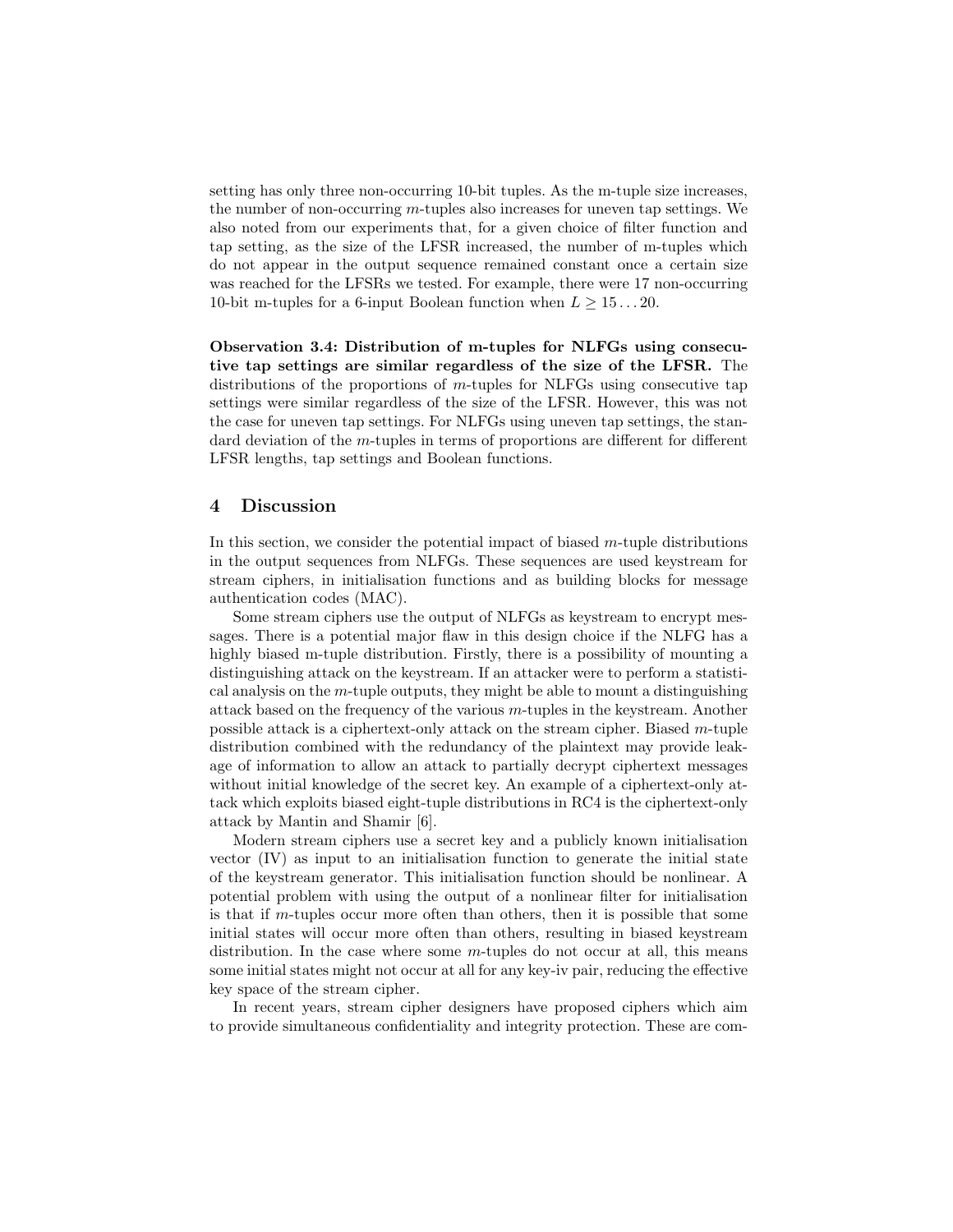monly called authenticated encryption (AE) stream ciphers. Some AE stream ciphers use nonlinear filter generators in components used to compute the Message Authentication Code (MAC) tag. One example of such a cipher is Sfinks [2]. For MAC algorithms which make use of nonlinear filters, the distribution of MAC tags for messages may not be uniform. An attacker may be able to exploit this in a MAC collision attack.

#### 5 Conclusion and Future Work

In this paper, we examined the output of various NLFGs and analysed the distribution of m-tuples in the output sequence for  $m = \{2, 3, \ldots, 13\}$ . We show that the m-tuple distributions of NLFGs are biased, regardless of tap settings used, although the bias is generally greater when the tap settings to the filter function are consecutive. In some cases, there are some m-tuples which do not occur at all in the outputs. This happens for small  $m$ -values if the NLFGs use consecutive tap settings rather than uneven tap settings. The experiments also show that the frequency distributions of  $m$ -tuples for NLFGs using consecutive tap settings are similar regardless of the size of the LFSR.

The findings in this experiment may have cryptanalytic applications. The significant  $m$ -tuple bias in the output sequence may be exploited in attacks ranging from distinguishing attacks to ciphertext-alone attacks. If a NLFG is to be used in a cryptographic application, we recommend against consecutive tap settings.

A limitation of the work is the use of only three Boolean functions of input sizes 5, 6 and 7 bits. This makes it difficult to draw conclusions about the effect of the Boolean function itself on the m-tuple distributions of NLFG output sequences. Further experiments investigating the m-tuple distribution of NLFG sequences formed using Boolean functions with the same number of inputs but with different nonlinearity or algebraic degree remains future work.

#### References

- 1. Anderson, R.: Searching for the Optimum Correlation Attack. In Preneel, B., ed.: Fast Software Encryption (FSE 94). Volume 1008 of Lecture Notes in Computer Science., Springer (1995) 137–143
- 2. Braeken, A., Lano, J., Mentens, N., Preneel, B., Verbauwhede, I.: SFINKS : A Synchronous Stream Cipher for Restricted Hardware Environments. eSTREAM, ECRYPT Stream Cipher Project, Report 2005/026 (2005) Available from http: //www.ecrypt.eu.org/stream/ciphers/sfinks/sfinks.ps.
- 3. Faugère, Jean-Charles and Ars, Gwénolé: An Algebraic Cryptanalysis of Nonlinear Filter Generators using Gröbner bases. Technical report, Institut National De Recherche En Informatique Et En Automatique (2003) Available from http://hal.inria.fr/docs/00/07/18/48/PDF/RR-4739.pdf.
- 4. Hell, M., Johansson, T., Meier, W.: Grain A Stream Cipher for Constrained Environments. eSTREAM, ECRYPT Stream Cipher Project, Report 2005/010 (2005) Available from http://www.ecrypt.eu.org/stream/p3ciphers/grain/Grain\_p3. pdf.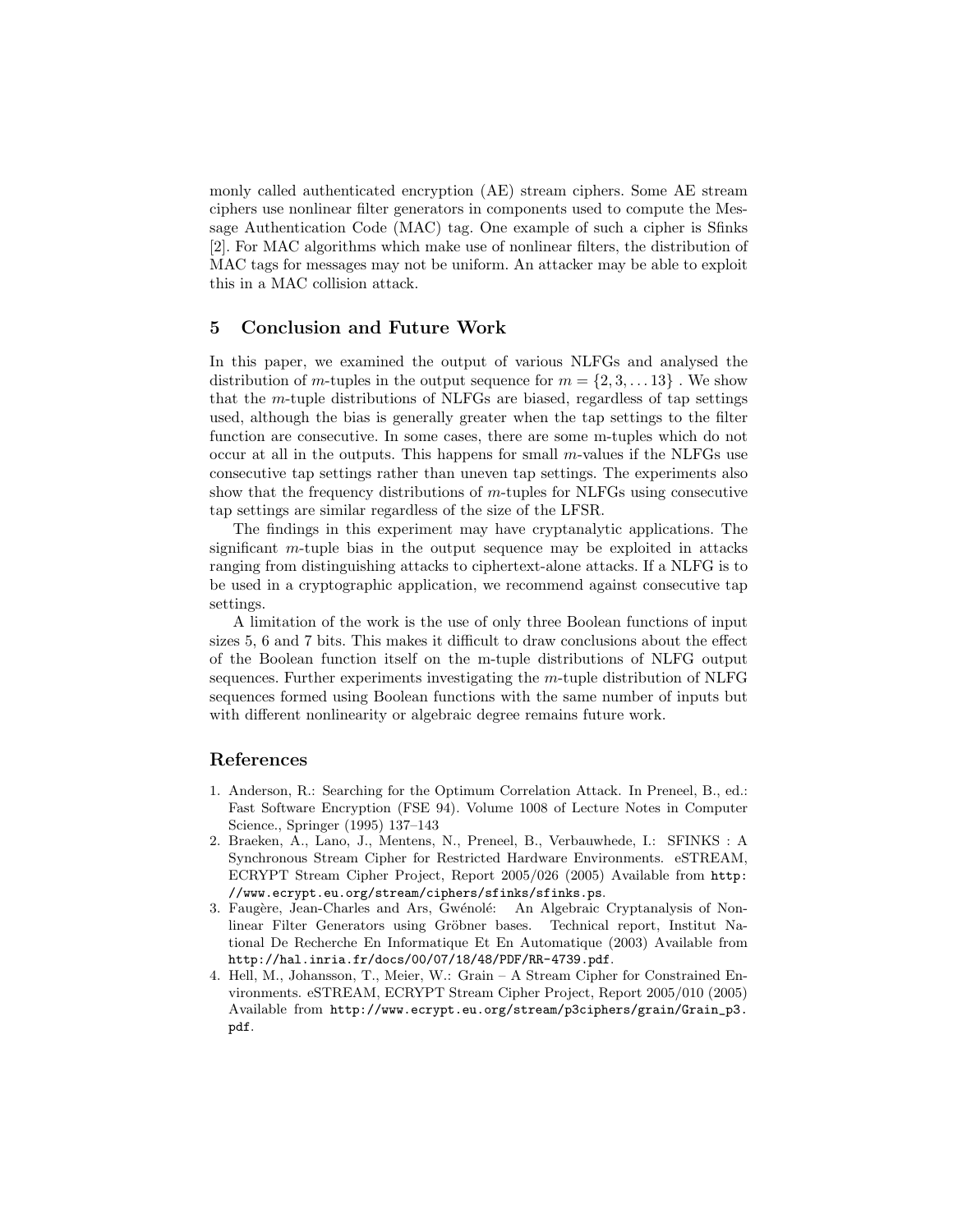- 5. Jansen, C.J., Helleseth, T., Kholosha, A.: Cascade Jump Controlled Sequence Generator and Pomaranch Stream Cipher (Version 2). eSTREAM, ECRYPT Stream Cipher Project, Report 2006/006 (2006) Available from http://www.ecrypt.eu. org/stream/papersdir/2006/006.pdf.
- 6. Mantin, I., Shamir, A.: A Practical Attack on Broadcast RC4. In Matsui, M., ed.: Fast Software Encryption (FSE 2002). Volume 2355 of Lecture Notes in Computer Science., Springer (2002) 152–164
- 7. Simpson, L.: Divide and Conquer Attacks on Shift Register Based Stream Ciphers. PhD thesis, Queensland University of Technology (January 2000)

# A Experimental Results

Appendix A lists the results from the analysis of the m-tuple distribution, for  $m = \{2, 3, \ldots 13\}$ , for Boolean functions  $F1$ ,  $F2$  and  $F3$ .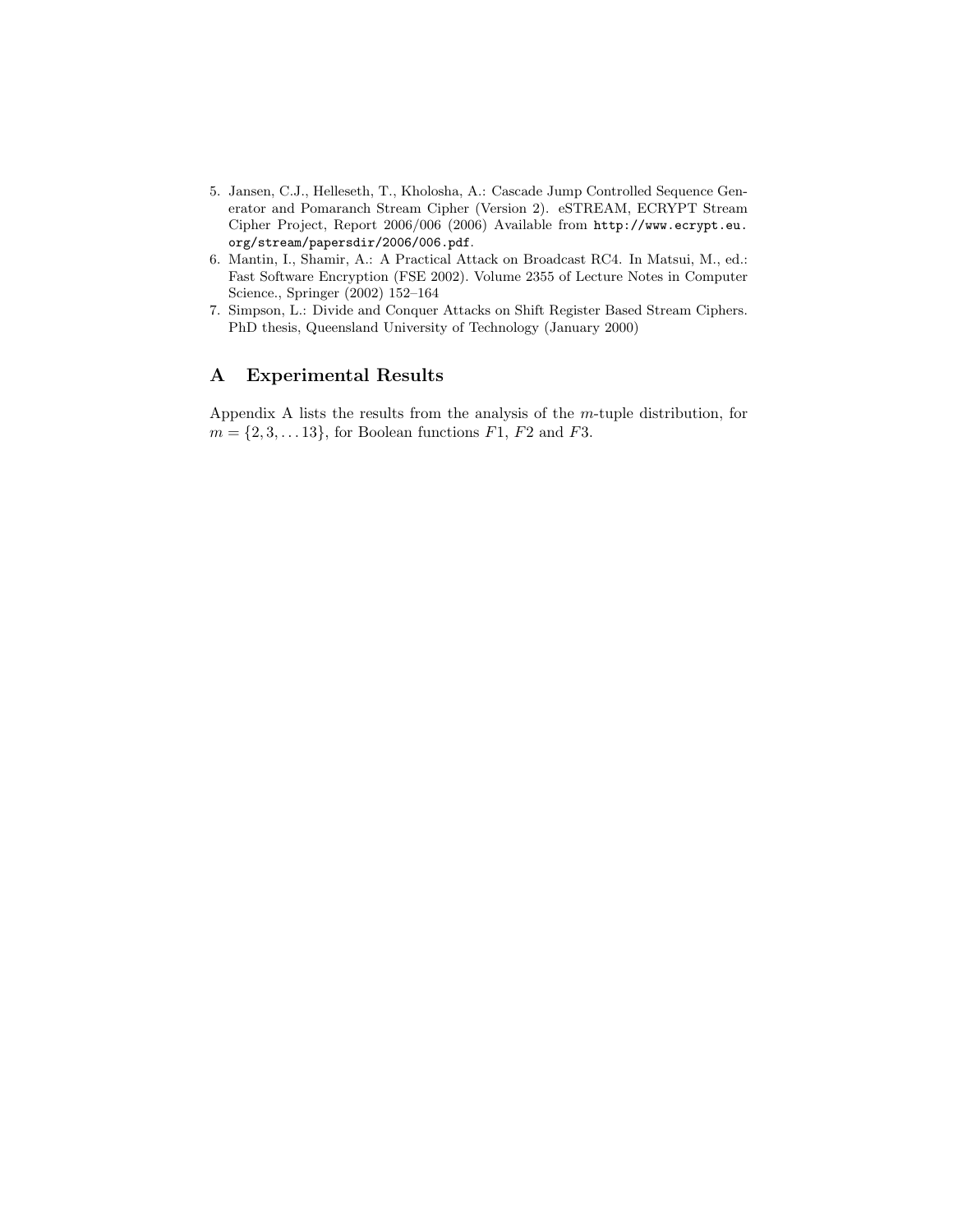| <b>LFSR</b> | $m-$           |        |        | <b>Consecutive Taps</b> |           |          |        |        |                |         |                | <b>Uneven Taps</b> |        |                  |          |          |
|-------------|----------------|--------|--------|-------------------------|-----------|----------|--------|--------|----------------|---------|----------------|--------------------|--------|------------------|----------|----------|
| feedback    | tuple          |        |        |                         |           |          |        |        | T1             |         |                |                    |        | T <sub>2</sub>   |          |          |
| function    |                | Min    | Max    | No.                     | S.D.      | S.D      | Min    | Max    | No.non-        | S.D     | S.D.           | Min                | Max    | No.non-          | S.D      | S.D.     |
|             |                |        |        | non-                    |           | (Ratio)  |        |        | occurring      |         | (Ratio)        |                    |        | occurring        |          | (Ratio)  |
|             |                |        |        | occurri                 |           |          |        |        | tuples         |         |                |                    |        | tuples           |          |          |
|             |                |        |        | ng                      |           |          |        |        |                |         |                |                    |        |                  |          |          |
|             |                |        |        | tuples                  |           |          |        |        |                |         |                |                    |        |                  |          |          |
| L1          | 2              | 1791   | 2304   | $\Omega$                | 256.250   | 0.031284 | 2047   | 2048   | $\Omega$       | 0.433   | 0.000053       | 2047               | 2048   | $\theta$         | 0.433    | 0.000053 |
|             | 3              | 703    | 1216   | $\Omega$                | 192.209   | 0.023466 | 1008   | 1040   | $\Omega$       | 15.878  | 0.001938       | 1008               | 1040   | $\mathbf{0}$     | 15.878   | 0.001938 |
|             | $\overline{4}$ | 255    | 640    | $\Omega$                | 128.125   | 0.015642 | 496    | 528    | $\Omega$       | 11.228  | 0.001371       | 494                | 530    | $\mathbf{0}$     | 11.393   | 0.001391 |
| L2          | $\overline{2}$ | 1791   | 2304   | $\Omega$                | 256.250   | 0.031284 | 2047   | 2048   | $\Omega$       | 0.433   | 0.000053       | 2047               | 2048   | $\theta$         | 0.433    | 0.000053 |
|             | 3              | 703    | 1216   | $\Omega$                | 192.209   | 0.023466 | 1023   | 1024   | $\Omega$       | 0.331   | 0.000040       | 1023               | 1024   | $\mathbf{0}$     | 0.331    | 0.000040 |
|             | $\overline{4}$ | 255    | 640    | $\Omega$                | 128.125   | 0.015642 | 511    | 512    | $\Omega$       | 0.242   | 0.000030       | 509                | 514    | $\boldsymbol{0}$ | 2.076    | 0.000253 |
| L3          | $\overline{2}$ | 7167   | 9216   | $\Omega$                | 1024.250  | 0.031259 | 7969   | 8704   | $\Omega$       | 512.250 | 0.015633       | 8191               | 8192   | $\overline{0}$   | 0.433    | 0.000013 |
|             | 3              | 2815   | 4864   | $\Omega$                | 768.208   | 0.023445 | 3520   | 4672   | $\Omega$       | 367.804 | 0.011225       | 4095               | 4096   | $\Omega$         | 0.331    | 0.000010 |
|             | $\overline{4}$ | 1023   | 2560   | $\Omega$                | 512.125   | 0.015629 | 1632   | 2464   | $\Omega$       | 228.622 | 0.006977       | 2047               | 2048   | $\theta$         | 0.242    | 0.000007 |
| L4          | $\overline{2}$ | 7167   | 9216   | $\Omega$                | 1024.250  | 0.031259 | 8191   | 8192   | $\Omega$       | 0.433   | 0.000013       | 8191               | 8192   | $\mathbf{0}$     | 0.433    | 0.000013 |
|             | 3              | 2815   | 4864   | $\mathbf{0}$            | 768.208   | 0.023445 | 4095   | 4096   | $\Omega$       | 0.331   | 0.000010       | 4095               | 4096   | $\mathbf{0}$     | 0.331    | 0.000010 |
|             | $\overline{4}$ | 1023   | 2560   | $\Omega$                | 512.125   | 0.015629 | 2040   | 2056   | $\Omega$       | 7.941   | 0.000242       | 2047               | 2048   | $\mathbf{0}$     | 0.242    | 0.000007 |
| L5          | $\overline{2}$ | 14335  | 18432  | $\Omega$                | 2048.250  | 0.031254 | 16383  | 16384  | $\Omega$       | 0.433   | 0.000007       | 16383              | 16384  | $\mathbf{0}$     | 0.433    | 0.000007 |
|             | 3              | 5631   | 9728   | $\Omega$                | 1536.208  | 0.023441 | 8191   | 8192   | $\Omega$       | 0.331   | 0.000005       | 8191               | 8192   | $\mathbf{0}$     | 0.331    | 0.000005 |
|             | $\overline{4}$ | 2047   | 5120   | $\mathbf{0}$            | 1024.125  | 0.015627 | 4080   | 4112   | $\mathbf{0}$   | 15.939  | 0.000243       | 4080               | 4112   | $\mathbf{0}$     | 15.939   | 0.000243 |
| L6          | $\overline{2}$ | 14335  | 18432  | $\mathbf{0}$            | 2048.250  | 0.031254 | 16383  | 16384  | $\overline{0}$ | 0.433   | 0.000007       | 16383              | 16384  | $\mathbf{0}$     | 0.433    | 0.000007 |
|             | 3              | 5631   | 9728   | $\Omega$                | 1536.208  | 0.023441 | 8191   | 8192   | $\Omega$       | 0.331   | 0.000005       | 8191               | 8192   | $\mathbf{0}$     | 0.331    | 0.000005 |
|             | $\overline{4}$ | 2047   | 5120   | $\Omega$                | 1024.125  | 0.015627 | 4095   | 4096   | $\Omega$       | 0.242   | 0.000004       | 4095               | 4096   | $\mathbf{0}$     | 0.242    | 0.000004 |
| L7          | $\overline{2}$ | 57343  | 73728  | $\overline{0}$          | 8192.250  | 0.031251 | 65535  | 65536  | $\overline{0}$ | 0.433   | 0.000002       | 65535              | 65536  | $\boldsymbol{0}$ | 0.433    | 0.000002 |
|             | 3              | 22527  | 38912  | $\overline{0}$          | 6144.208  | 0.023438 | 32767  | 32768  | $\overline{0}$ | 0.331   | 0.000001       | 32767              | 32768  | $\mathbf{0}$     | 0.331    | 0.000001 |
|             | $\overline{4}$ | 8191   | 20480  | $\Omega$                | 4096.125  | 0.015626 | 16383  | 16384  | $\Omega$       | 0.242   | 0.000001       | 16383              | 16384  | $\mathbf{0}$     | 0.242    | 0.000001 |
| L8          | $\overline{2}$ | 57343  | 73728  | $\mathbf{0}$            | 8192.250  | 0.031251 | 65535  | 65536  | $\overline{0}$ | 0.433   | 0.000002       | 65535              | 65536  | $\boldsymbol{0}$ | 0.433    | 0.000002 |
|             | 3              | 22527  | 38912  | $\mathbf{0}$            | 6144.208  | 0.023438 | 32767  | 32768  | $\overline{0}$ | 0.331   | 0.000001       | 32767              | 32768  | $\mathbf{0}$     | 0.331    | 0.000001 |
|             | $\overline{4}$ | 8191   | 20480  | $\mathbf{0}$            | 4096.125  | 0.015626 | 16383  | 16384  | $\overline{0}$ | 0.242   | 0.000001       | 16383              | 16384  | $\mathbf{0}$     | 0.242    | 0.000001 |
| L9          | $\overline{2}$ | 229375 | 294912 | $\overline{0}$          | 32768.250 | 0.031250 | 262143 | 262144 | $\Omega$       | 0.433   | $\overline{0}$ | 262143             | 262144 | $\mathbf{0}$     | 0.433    | 0        |
|             | 3              | 90111  | 155648 | $\mathbf{0}$            | 24576.209 | 0.023438 | 131071 | 131072 | $\Omega$       | 0.331   | $\overline{0}$ | 129024             | 133120 | $\theta$         | 2047.875 | 0.001953 |
|             | $\overline{4}$ | 32767  | 81920  | $\Omega$                | 16384.125 | 0.015625 | 65535  | 65536  | $\Omega$       | 0.242   | $\overline{0}$ | 63488              | 67584  | $\mathbf{0}$     | 1448.066 | 0.001381 |
| L10         | 2              | 229375 | 294912 | $\overline{0}$          | 32768.250 | 0.031250 | 262143 | 262144 | $\overline{0}$ | 0.433   | $\mathbf{0}$   | 262143             | 262144 | $\overline{0}$   | 0.433    | $\Omega$ |
|             | 3              | 90111  | 155648 | $\overline{0}$          | 24576.209 | 0.023438 | 131071 | 131072 | $\Omega$       | 0.331   | $\Omega$       | 13107              | 131072 | $\Omega$         | 0.331    | 0.000000 |
|             | $\overline{4}$ | 32767  | 81920  | $\Omega$                | 16384.125 | 0.015625 | 65535  | 65536  | $\Omega$       | 0.433   | $\theta$       | 65535              | 65536  | $\Omega$         | 0.433    | $\Omega$ |

Table A1: Distribution table for *F1* (2,3,4 bit tuples)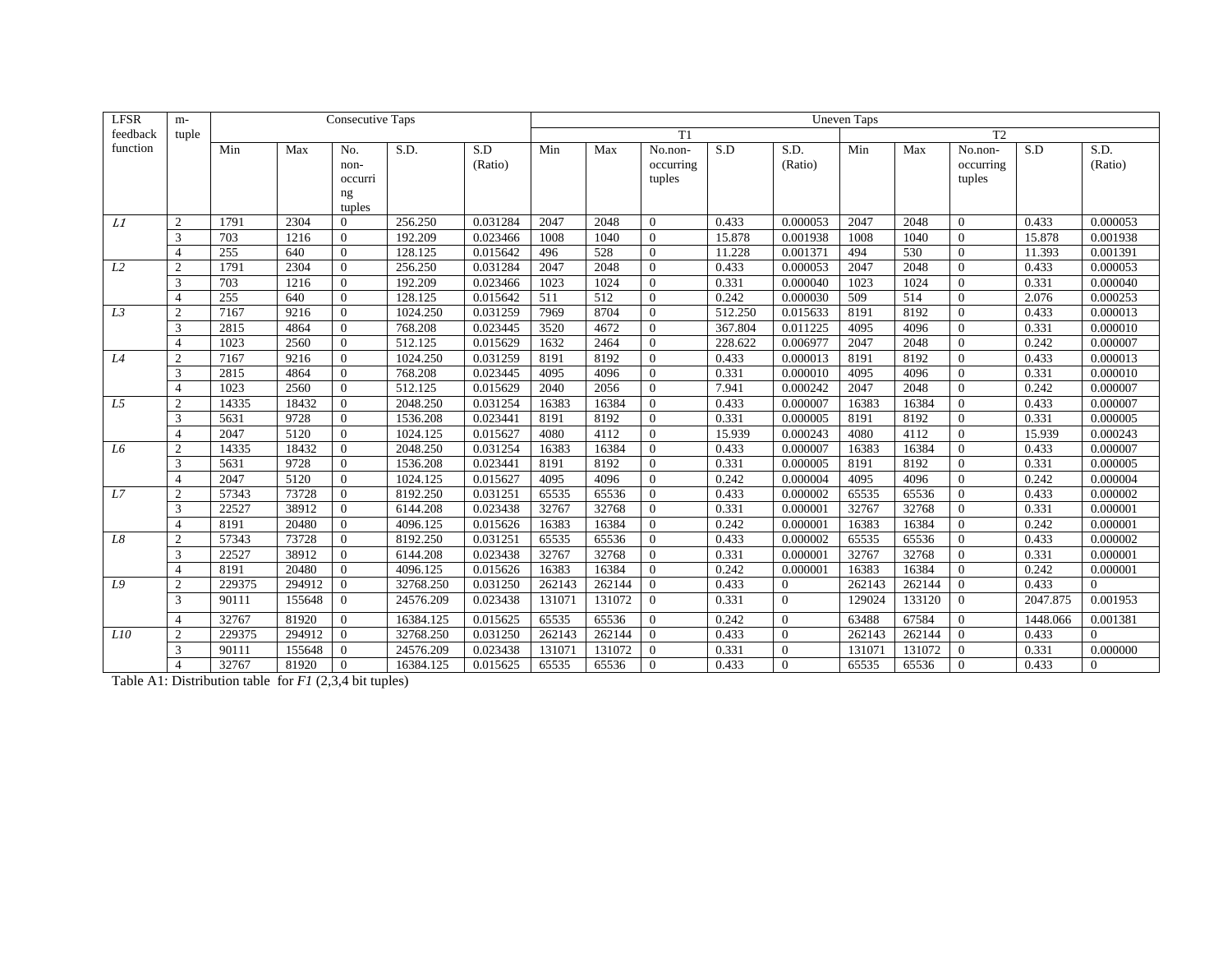| <b>LFSR</b>    | $m-$           |                          |       | <b>Consecutive Taps</b> |           |          |       |       |                |         |          | Uneven Taps |       |                  |         |          |
|----------------|----------------|--------------------------|-------|-------------------------|-----------|----------|-------|-------|----------------|---------|----------|-------------|-------|------------------|---------|----------|
| feedback       | tuple          |                          |       |                         |           |          |       |       | T1             |         |          |             |       | T <sub>2</sub>   |         |          |
| function       |                | Min                      | Max   | No.                     | S.D.      | S.D      | Min   | Max   | No.non-        | S.D     | S.D.     | Min         | Max   | No.non-          | S.D     | S.D.     |
|                |                |                          |       | non-                    |           | (Ratio)  |       |       | occurring      |         | (Ratio)  |             |       | occurring        |         | (Ratio)  |
|                |                |                          |       | occurri                 |           |          |       |       | tuples         |         |          |             |       | tuples           |         |          |
|                |                |                          |       | ng                      |           |          |       |       |                |         |          |             |       |                  |         |          |
|                |                |                          |       | tuples                  |           |          |       |       |                |         |          |             |       |                  |         |          |
| L1             | 5              | 80                       | 416   | $\Omega$                | 80.056    | 0.009774 | 230   | 290   | $\Omega$       | 17.833  | 0.002177 | 242         | 270   | $\mathbf{0}$     | 7.300   | 0.000891 |
|                | 6              | 16                       | 256   | $\Omega$                | 48.606    | 0.005934 | 103   | 154   | $\Omega$       | 12.619  | 0.001541 | 114         | 146   | $\mathbf{0}$     | 7.977   | 0.000974 |
|                | $\overline{7}$ | $\overline{4}$           | 128   | $\Omega$                | 28.873    | 0.003525 | 44    | 87    | $\Omega$       | 8.925   | 0.001090 | 47          | 78    | $\Omega$         | 6.863   | 0.000838 |
| L2             | .5             | 80                       | 416   | $\Omega$                | 80.056    | 0.009774 | 236   | 276   | $\Omega$       | 16.333  | 0.001994 | 242         | 272   | $\mathbf{0}$     | 7.860   | 0.000960 |
|                | 6              | 16                       | 256   | $\Omega$                | 48.606    | 0.005934 | 101   | 153   | $\Omega$       | 12.560  | 0.001533 | 111         | 145   | $\overline{0}$   | 7.719   | 0.000942 |
|                |                | $\overline{\mathcal{L}}$ | 148   | $\Omega$                | 28.873    | 0.003525 | 44    | 84    | $\Omega$       | 9.089   | 0.001110 | 45          | 84    | $\overline{0}$   | 6.732   | 0.000822 |
| L3             | 5              | 320                      | 1664  | $\Omega$                | 320.057   | 0.009768 | 731   | 1315  | $\Omega$       | 133.982 | 0.004089 | 1005        | 1043  | $\mathbf{0}$     | 10.263  | 0.000313 |
|                | 6              | 64                       | 1024  | $\Omega$                | 194.345   | 0.005931 | 347   | 700   | $\Omega$       | 78.005  | 0.002381 | 496         | 530   | $\mathbf{0}$     | 8.300   | 0.000253 |
|                | $\mathcal{I}$  | 16                       | 592   | $\Omega$                | 115.458   | 0.003524 | 166   | 380   | $\Omega$       | 44.269  | 0.001351 | 235         | 277   | $\overline{0}$   | 9.466   | 0.000289 |
| L4             | 5              | 320                      | 1664  | $\Omega$                | 320.057   | 0.009768 | 1007  | 1040  | $\Omega$       | 7.998   | 0.000244 | 980         | 1068  | $\overline{0}$   | 26.226  | 0.000800 |
|                | 6              | 64                       | 1024  | $\Omega$                | 194.345   | 0.005931 | 484   | 544   | $\Omega$       | 17.361  | 0.000530 | 464         | 562   | $\mathbf{0}$     | 22.664  | 0.000692 |
|                |                | 16                       | 592   | $\Omega$                | 115.458   | 0.003524 | 224   | 293   | $\Omega$       | 15.493  | 0.000473 | 213         | 297   | $\mathbf{0}$     | 16.530  | 0.000504 |
| L <sub>5</sub> | 5              | 640                      | 3328  | $\Omega$                | 640.056   | 0.009767 | 2016  | 2096  | $\Omega$       | 22.628  | 0.000345 | 2012        | 2084  | $\mathbf{0}$     | 19.957  | 0.000305 |
|                | 6              | 128                      | 2048  | $\Omega$                | 388.664   | 0.005931 | 962   | 1086  | $\Omega$       | 26.131  | 0.000399 | 984         | 1056  | $\mathbf{0}$     | 15.796  | 0.000241 |
|                | $\overline{7}$ | 32                       | 1184  | $\Omega$                | 230.905   | 0.003523 | 462   | 561   | $\Omega$       | 19.939  | 0.000304 | 461         | 559   | $\mathbf{0}$     | 18.176  | 0.000277 |
| L6             | 5              | 640                      | 3328  | $\Omega$                | 640.056   | 0.009767 | 2029  | 2066  | $\Omega$       | 11.540  | 0.000176 | 2038        | 2058  | $\mathbf{0}$     | 8.271   | 0.000126 |
|                | 6              | 128                      | 2048  | $\Omega$                | 388.664   | 0.005931 | 1005  | 1049  | $\Omega$       | 9.765   | 0.000149 | 985         | 1065  | $\mathbf{0}$     | 18.788  | 0.000287 |
|                |                | 32                       | 1184  | $\Omega$                | 230.905   | 0.003523 | 483   | 538   | $\Omega$       | 10.089  | 0.000154 | 460         | 560   | $\mathbf{0}$     | 18.699  | 0.000285 |
| L7             | 5              | 2560                     | 13312 | $\Omega$                | 2560.056  | 0.009766 | 8184  | 8200  | $\Omega$       | 7.971   | 0.000030 | 8112        | 8272  | $\mathbf{0}$     | 65.932  | 0.000252 |
|                | 6              | 512                      | 8192  | $\Omega$                | 1554.580  | 0.005930 | 3985  | 4215  | $\Omega$       | 58.325  | 0.000222 | 3924        | 4268  | $\boldsymbol{0}$ | 66.576  | 0.000254 |
|                |                | 128                      | 4736  | $\mathbf{0}$            | 923.586   | 0.003523 | 1853  | 2258  | $\overline{0}$ | 88.290  | 0.000337 | 1922        | 2178  | $\mathbf{0}$     | 44.703  | 0.000171 |
| L8             | 5              | 2560                     | 13312 | $\Omega$                | 2560.056  | 0.009766 | 8128  | 8256  | $\Omega$       | 63.970  | 0.000244 | 8175        | 8208  | $\boldsymbol{0}$ | 16.032  | 0.000061 |
|                | 6              | 512                      | 8192  | $\Omega$                | 1554.580  | 0.005930 | 3900  | 4284  | $\Omega$       | 87.166  | 0.000333 | 4058        | 4134  | $\boldsymbol{0}$ | 20.095  | 0.000077 |
|                |                | 128                      | 4736  | $\mathbf{0}$            | 923.586   | 0.003523 | 1882  | 2189  | $\Omega$       | 64.085  | 0.000244 | 2002        | 2107  | $\mathbf{0}$     | 20.461  | 0.000078 |
| L9             | 5              | 10240                    | 53248 | $\overline{0}$          | 10240.057 | 0.009766 | 32255 | 33280 | $\overline{0}$ | 512.031 | 0.000488 | 30944       | 34592 | $\mathbf{0}$     | 923.516 | 0.000881 |
|                | 6              | 2048                     | 32768 | $\Omega$                | 6218.244  | 0.005930 | 15808 | 16960 | $\Omega$       | 367.671 | 0.000351 | 15056       | 17583 | $\mathbf{0}$     | 544.201 | 0.000519 |
|                | $\overline{7}$ | 512                      | 18944 | $\Omega$                | 3694.313  | 0.003523 | 7648  | 8768  | $\Omega$       | 273.423 | 0.000261 | 7448        | 8983  | $\Omega$         | 310.541 | 0.000296 |
| L10            | 5              | 10240                    | 53248 | $\mathbf{0}$            | 10240.057 | 0.009766 | 32608 | 32928 | $\Omega$       | 131.962 | 0.000126 | 32767       | 32768 | $\overline{0}$   | 0.174   | 0.000000 |
|                | 6              | 2048                     | 32768 | $\Omega$                | 6218.244  | 0.005930 | 16208 | 16560 | $\Omega$       | 94.671  | $\theta$ | 16000       | 16768 | $\mathbf{0}$     | 383.984 | 0.000366 |
|                | $\mathcal{I}$  | 512                      | 18944 | $\Omega$                | 3694.313  | 0.003523 | 8058  | 8338  | $\Omega$       | 60.767  | 0.000058 | 7770        | 8614  | $\Omega$         | 272.083 | 0.000259 |

Table A2: Distribution table for *F1* (5,6,7 bit tuples)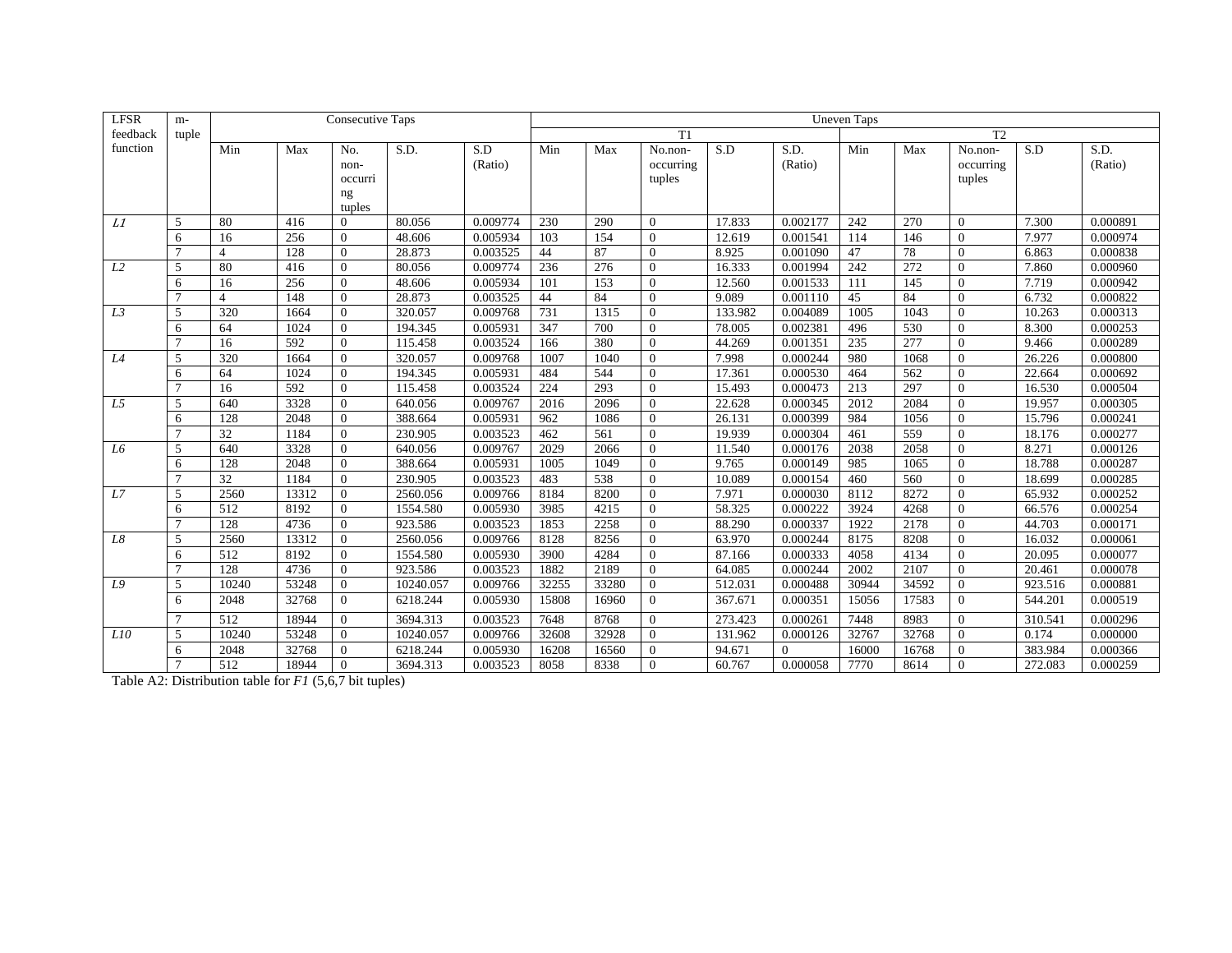| <b>LFSR</b>    | $m-$            |                |                  | <b>Consecutive Taps</b> |          |          |                  |                 |           |          |          | <b>Uneven Taps</b> |                 |                |         |          |
|----------------|-----------------|----------------|------------------|-------------------------|----------|----------|------------------|-----------------|-----------|----------|----------|--------------------|-----------------|----------------|---------|----------|
| feedback       | tuple           |                |                  |                         |          |          |                  |                 | T1        |          |          |                    |                 | T <sub>2</sub> |         |          |
| function       |                 | Min            | Max              | No.                     | S.D.     | S.D      | Min              | Max             | No.non-   | S.D      | S.D.     | Min                | Max             | No.non-        | S.D     | S.D.     |
|                |                 |                |                  | non-                    |          | (Ratio)  |                  |                 | occurring |          | (Ratio)  |                    |                 | occurring      |         | (Ratio)  |
|                |                 |                |                  | occurri                 |          |          |                  |                 | tuples    |          |          |                    |                 | tuples         |         |          |
|                |                 |                |                  | ng                      |          |          |                  |                 |           |          |          |                    |                 |                |         |          |
|                |                 |                |                  | tuples                  |          |          |                  |                 |           |          |          |                    |                 |                |         |          |
| L1             | 8               | $\Omega$       | 86               |                         | 16.772   | 0.002048 | 19               | 51              | $\Omega$  | 5.985    | 0.000731 | 17                 | 45              | $\Omega$       | 5.389   | 0.000658 |
|                | $\mathbf{Q}$    | $\Omega$       | 51               | 6                       | 9.571    | 0.001168 | 6                | 30              | $\Omega$  | 4.157    | 0.000507 | 6                  | 27              | $\Omega$       | 3.966   | 0.000484 |
|                | 10              | $\Omega$       | 31               | 32                      | 5.467    | 0.000667 |                  | 18              | $\Omega$  | 2.885    | 0.000352 |                    | 18              | $\overline{0}$ | 2.834   | 0.000346 |
| L2             | 8               | $\Omega$       | 86               |                         | 16.772   | 0.002048 | 17               | 50              | $\Omega$  | 6.148    | 0.000751 | 20                 | 47              | $\overline{0}$ | 5.203   | 0.000635 |
|                | $\mathbf{Q}$    | $\Omega$       | 51               | 6                       | 9.571    | 0.001168 | $\overline{5}$   | 29              | $\Omega$  | 4.222    | 0.000515 | 6                  | 30              | $\theta$       | 3.722   | 0.000454 |
|                | $\overline{10}$ | $\Omega$       | 31               | 31                      | 5.464    | 0.000667 | $\Omega$         | $\overline{20}$ |           | 2.695    | 0.000360 |                    | 19              | $\theta$       | 2.952   | 0.000329 |
| L3             | 8               | $\Omega$       | 344              |                         | 67.072   | 0.002047 | 72               | 209             | $\Omega$  | 25.263   | 0.000771 | 109                | 149             | $\overline{0}$ | 8.101   | 0.000247 |
|                | 9               | $\Omega$       | 204              | 6                       | 38.277   | 0.001168 | 22               | 120             | $\Omega$  | 15.297   | 0.000467 | 46                 | 80              | $\overline{0}$ | 6.257   | 0.000191 |
|                | 10              | $\Omega$       | 122              | 23                      | 21.493   | 0.000656 | 6                | 70              | $\Omega$  | 9.221    | 0.000281 | 16                 | 50              | $\overline{0}$ | 5.078   | 0.000155 |
| L4             | 8               | $\Omega$       | 344              |                         | 67.072   | 0.002047 | 103              | 157             | $\Omega$  | 10.895   | 0.000333 | 94                 | 167             | $\Omega$       | 12.401  | 0.000378 |
|                | $\mathbf{Q}$    | $\Omega$       | 204              | 6                       | 38.277   | 0.001168 | 42               | 90              | $\Omega$  | 8.225    | 0.000251 | 43                 | 90              | $\theta$       | 8.257   | 0.000252 |
|                | 10              | $\Omega$       | $\overline{122}$ | 23                      | 21.493   | 0.000656 | 14               | $\overline{55}$ | $\Omega$  | 5.815    | 0.000177 | 16                 | $\overline{53}$ | $\Omega$       | 5.998   | 0.000183 |
| L5             | 8               | $\Omega$       | 688              |                         | 134.139  | 0.002047 | 214              | 301             | $\Omega$  | 15.502   | 0.000237 | 213                | 297             | $\theta$       | 16.060  | 0.000245 |
|                | 9               | $\Omega$       | 408              | 6                       | 76.553   | 0.001168 | 94               | 163             | $\Omega$  | 11.628   | 0.000177 | 92                 | 161             | $\mathbf{0}$   | 11.864  | 0.000181 |
|                | 10              | $\Omega$       | 244              | 23                      | 42.985   | 0.000656 | 41               | 89              | $\Omega$  | 8.370    | 0.000128 | 40                 | 90              | $\theta$       | 8.376   | 0.000128 |
| L <sub>6</sub> | 8               | $\Omega$       | 688              |                         | 134.139  | 0.002407 | 226              | 294             | $\Omega$  | 11.147   | 0.000170 | 210                | 301             | $\theta$       | 13.686  | 0.000209 |
|                | $\mathbf{Q}$    | $\Omega$       | 408              | 6                       | 76.553   | 0.001168 | $\overline{105}$ | 163             | $\Omega$  | 9.271    | 0.000141 | 99                 | 158             | $\overline{0}$ | 9.626   | 0.000147 |
|                | 10              | $\Omega$       | 244              | 23                      | 42.985   | 0.000656 | 44               | 88              | $\Omega$  | 7.254    | 0.000111 | 42                 | 85              | $\overline{0}$ | 6.893   | 0.000107 |
| L7             | 8               | $\overline{0}$ | 2752             |                         | 536.542  | 0.002047 | 883              | 1192            | $\Omega$  | 64.860   | 0.000247 | 955                | 1105            | $\mathbf{0}$   | 27.813  | 0.000106 |
|                | 9               | $\Omega$       | 1632             | 6                       | 306.205  | 0.001168 | 385              | 650             | $\Omega$  | 43.728   | 0.000167 | 461                | 580             | $\mathbf{0}$   | 20.653  | 0.000079 |
|                | 10              | $\theta$       | 976              | 23                      | 171.937  | 0.000656 | 167              | 373             | $\Omega$  | 29.149   | 0.000111 | 214                | 319             | $\mathbf{0}$   | 16.127  | 0.000062 |
| L8             | 8               | $\Omega$       | 2752             |                         | 536.542  | 0.002047 | 891              | 1130            | $\Omega$  | 42.693   | 0.000163 | 975                | 1066            | $\mathbf{0}$   | 17.374  | 0.000066 |
|                | $\mathbf{Q}$    | $\Omega$       | 1632             | 6                       | 306.205  | 0.001168 | 423              | 600             | $\Omega$  | 28.488   | 0.000109 | 469                | 555             | $\mathbf{0}$   | 15.926  | 0.000061 |
|                | 10              | $\Omega$       | 976              | 23                      | 171.937  | 0.000656 | 203              | 320             | $\Omega$  | 19.132   | 0.000073 | 203                | 298             | $\mathbf{0}$   | 13.616  | 0.000052 |
| L9             | 8               | $\Omega$       | 11008            |                         | 2146.153 | 0.002047 | 3600             | 4784            | $\Omega$  | 210.909  | 0.000201 | 3572               | 4616            | $\mathbf{0}$   | 176.886 | 0.000169 |
|                | 9               | $\Omega$       | 6528             | 6                       | 1224.812 | 0.001168 | 1616             | 2584            | $\Omega$  | 136.766  | 0.000130 | 1740               | 2333            | $\Omega$       | 101.051 | 0.000096 |
|                | 10              | $\theta$       | 3904             | 23                      | 687.745  | 0.000656 | 780              | 1352            | $\Omega$  | 83.062   | 0.000079 | 829                | 1204            | $\Omega$       | 59.001  | 0.000056 |
| L10            | 8               | $\Omega$       | 11008            |                         | 2146.153 | 0.002047 | 3894             | 4292            | $\Omega$  | 81.768   | 0.000078 | 3707               | 4512            | $\theta$       | 175.030 | 0.000167 |
|                | $\mathbf Q$     | $\Omega$       | 6528             | 6                       | 1224.812 | 0.001168 | 1886             | 2227            | $\Omega$  | 60.558   | 0.000058 | 1737               | 2381            | $\mathbf{0}$   | 106.320 | 0.000101 |
|                | 10              | $\Omega$       | 3904             | 23                      | 687.745  | 0.000656 | 918              | 1136            | $\Omega$  | 1562.605 | 0.000038 | 802                | 1263            | $\Omega$       | 65.158  | 0.000062 |

Table A3: Distribution table for *F1* (8,9,10 bit tuples)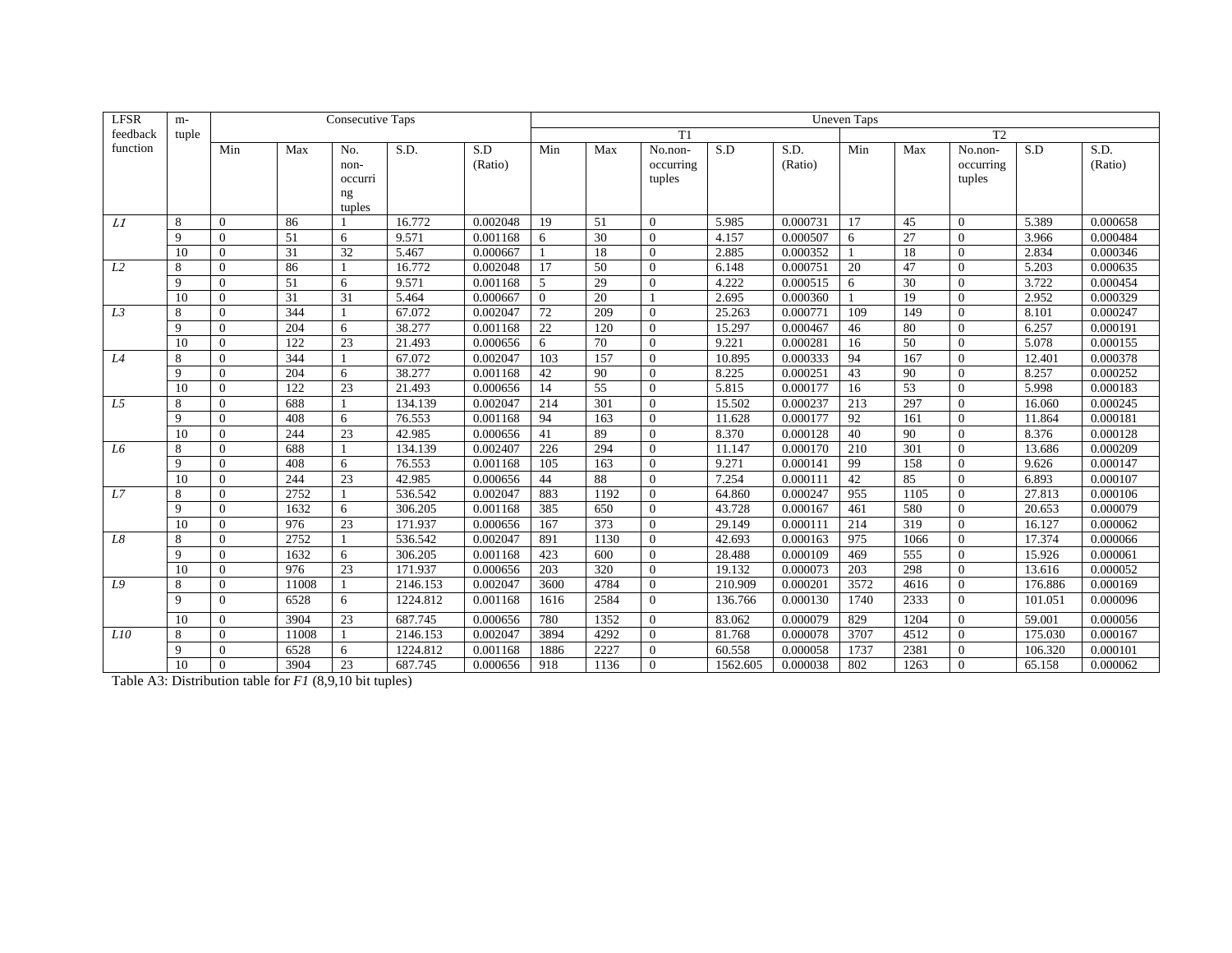| <b>LFSR</b>    | m-    |                |      | <b>Consecutive Taps</b> |         |          |                |        |                |        |          | <b>Uneven Taps</b> |                |                |        |          |
|----------------|-------|----------------|------|-------------------------|---------|----------|----------------|--------|----------------|--------|----------|--------------------|----------------|----------------|--------|----------|
| feedback       | tuple |                |      |                         |         |          |                |        | T1             |        |          |                    |                | T2             |        |          |
| function       |       | Min            | Max  | No.                     | S.D.    | S.D      | Min            | Max    | No.non-        | S.D    | S.D.     | Min                | Max            | No.non-        | S.D    | S.D.     |
|                |       |                |      | non-                    |         | (Ratio)  |                |        | occurring      |        | (Ratio)  |                    |                | occurring      |        | (Ratio)  |
|                |       |                |      | occurri                 |         |          |                |        | tuples         |        |          |                    |                | tuples         |        |          |
|                |       |                |      | ng                      |         |          |                |        |                |        |          |                    |                |                |        |          |
|                |       |                |      | tuples                  |         |          |                |        |                |        |          |                    |                |                |        |          |
| L1             | 11    | $\Omega$       | 19   | 204                     | 3.230   | 0.000394 | $\Omega$       | 12     | 41             | 2.007  | 0.000245 | $\Omega$           | 11             | 42             | 1.977  | 0.000241 |
|                | 12    | $\Omega$       | 16   | 1011                    | 2.004   | 0.000245 | $\Omega$       | 9      | 550            | 1.421  | 0.000173 | $\theta$           | 9              | 530            | 1.392  | 0.000170 |
|                | 13    | $\Omega$       | 10   | 3718                    | 1.266   | 0.000155 | $\Omega$       | $\tau$ | 3018           | 1.002  | 0.000122 | $\Omega$           | $\overline{7}$ | 2972           | 0.991  | 0.000121 |
| L2             | 11    | $\Omega$       | 19   | 209                     | 3.173   | 0.000387 | $\Omega$       | 13     | 45             | 2.070  | 0.000253 | $\Omega$           | 13             | 36             | 1.928  | 0.000235 |
|                | 12    | $\Omega$       | 13   | 984                     | 1.909   | 0.000233 | $\Omega$       | 9      | 586            | 1.459  | 0.000178 | $\Omega$           | 8              | 507            | 1.359  | 0.000166 |
|                | 13    | $\theta$       | 8    | 3597                    | 1.203   | 0.000147 | $\Omega$       | $\tau$ | 3087           | 1.028  | 0.000125 | $\overline{0}$     | 6              | 2913           | 0.973  | 0.000119 |
| L <sub>3</sub> | 11    | $\Omega$       | 73   | 79                      | 11.812  | 0.000363 |                | 41     | $\overline{0}$ | 5.719  | 0.000176 | 5                  | 29             | $\Omega$       | 3.817  | 0.000117 |
|                | 12    | $\Omega$       | 48   | 300                     | 6.544   | 0.000201 | $\Omega$       | 26     | 11             | 3.626  | 0.000111 | $\Omega$           | 19             |                | 2.752  | 0.000085 |
|                | 13    | $\Omega$       | 28   | 1248                    | 3.692   | 0.000113 | $\Omega$       | 18     | 248            | 2.307  | 0.000071 | $\Omega$           | 13             | 161            | 1.978  | 0.000061 |
| L4             | 11    | $\Omega$       | 74   | 79                      | 11.831  | 0.000363 | $\overline{2}$ | 35     | $\overline{0}$ | 4.372  | 0.000134 | 3                  | 31             | $\theta$       | 4.285  | 0.000132 |
|                | 12    | $\overline{0}$ | 48   | 296                     | 6.565   | 0.000202 | $\Omega$       | 22     | 6              | 3.042  | 0.000093 | $\mathbf{0}$       | 22             | $\overline{c}$ | 2.974  | 0.000091 |
|                | 13    | $\Omega$       | 27   | 1224                    | 3.751   | 0.000115 | $\Omega$       | 15     | 184            | 2.077  | 0.000064 | $\theta$           | 14             | 158            | 2.046  | 0.000063 |
| L5             | 11    | $\Omega$       | 148  | 79                      | 23.817  | 0.000363 | 14             | 54     | $\Omega$       | 5.881  | 0.000090 | 14                 | 55             | $\Omega$       | 5.894  | 0.000090 |
|                | 12    | $\theta$       | 94   | 240                     | 13.068  | 0.000199 | $\overline{4}$ | 35     | $\mathbf{0}$   | 4.110  | 0.000063 | $\overline{4}$     | 37             | $\Omega$       | 4.217  | 0.000064 |
|                | 13    | $\mathbf{0}$   | 53   | 751                     | 7.152   | 0.000109 | $\Omega$       | 21     | 3              | 2.858  | 0.000044 | $\overline{0}$     | 23             | 6              | 2.932  | 0.000045 |
| L6             | 11    | $\overline{0}$ | 148  | 79                      | 23.817  | 0.000363 | 14             | 54     | $\theta$       | 5.323  | 0.000081 | 16                 | 51             | $\overline{0}$ | 5.192  | 0.000079 |
|                | 12    | $\Omega$       | 94   | 240                     | 13.068  | 0.000199 | 3              | 35     | $\Omega$       | 3.908  | 0.000060 | $\overline{4}$     | 30             | $\overline{0}$ | 3.824  | 0.000058 |
|                | 13    | $\theta$       | 59   | 777                     | 7.189   | 0.000110 | $\theta$       | 21     |                | 2.798  | 0.000043 | $\overline{0}$     | 20             | $\overline{1}$ | 2.772  | 0.000042 |
| L7             | 11    | $\theta$       | 592  | 79                      | 95.266  | 0.000363 | 76             | 217    | $\theta$       | 18.892 | 0.000072 | 89                 | 177            | $\theta$       | 11.747 | 0.000045 |
|                | 12    | $\mathbf{0}$   | 376  | 240                     | 52.273  | 0.000199 | 29             | 127    | $\theta$       | 12.076 | 0.000046 | 37                 | 94             | $\mathbf{0}$   | 8.260  | 0.000032 |
|                | 13    | $\theta$       | 222  | 668                     | 28.458  | 0.000109 | 8              | 75     | $\Omega$       | 7.688  | 0.000029 | 12                 | 54             | $\Omega$       | 5.753  | 0.000022 |
| L8             | 11    | $\theta$       | 592  | 79                      | 95.266  | 0.000363 | 98             | 165    | $\overline{0}$ | 10.644 | 0.000041 | 98                 | 169            | $\mathbf{0}$   | 10.031 | 0.000038 |
|                | 12    | $\theta$       | 376  | 240                     | 52.273  | 0.000199 | 41             | 98     | $\theta$       | 7.646  | 0.000029 | 39                 | 98             | $\mathbf{0}$   | 7.439  | 0.000028 |
|                | 13    | $\theta$       | 222  | 668                     | 28.458  | 0.000109 | 13             | 54     | $\theta$       | 5.505  | 0.000021 | 13                 | 55             | $\theta$       | 5.337  | 0.000020 |
| L9             | 11    | $\Omega$       | 2368 | 79                      | 381.062 | 0.000363 | 344            | 716    | $\theta$       | 48.442 | 0.000046 | 392                | 637            | $\mathbf{0}$   | 36.032 | 0.000034 |
|                | 12    | $\theta$       | 1504 | 240                     | 209.091 | 0.000199 | 164            | 380    | $\Omega$       | 27.685 | 0.000026 | 182                | 343            | $\theta$       | 22.633 | 0.000022 |
|                | 13    | $\overline{0}$ | 888  | 668                     | 113.832 | 0.000109 | 69             | 208    | $\Omega$       | 17.958 | 0.000017 | 81                 | 185            | $\mathbf{0}$   | 14.614 | 0.000014 |
| L10            | 11    | $\overline{0}$ | 2368 | 79                      | 381.062 | 0.000363 | 435            | 603    | $\Omega$       | 25.343 | 0.000024 | 382                | 654            | $\theta$       | 40.131 | 0.000038 |
|                | 12    | $\overline{0}$ | 1504 | 240                     | 209.091 | 0.000199 | 203            | 321    | $\Omega$       | 16.594 | 0.000016 | 180                | 353            | $\mathbf{0}$   | 24.896 | 0.000024 |
|                | 13    | $\theta$       | 888  | 668                     | 113.832 | 0.000109 | 85             | 170    | $\Omega$       | 11.699 | 0.000011 | 78                 | 205            | $\Omega$       | 15.543 | 0.000015 |

Table A4: Distribution table for *F1* (11, 12, 13 bit tuple)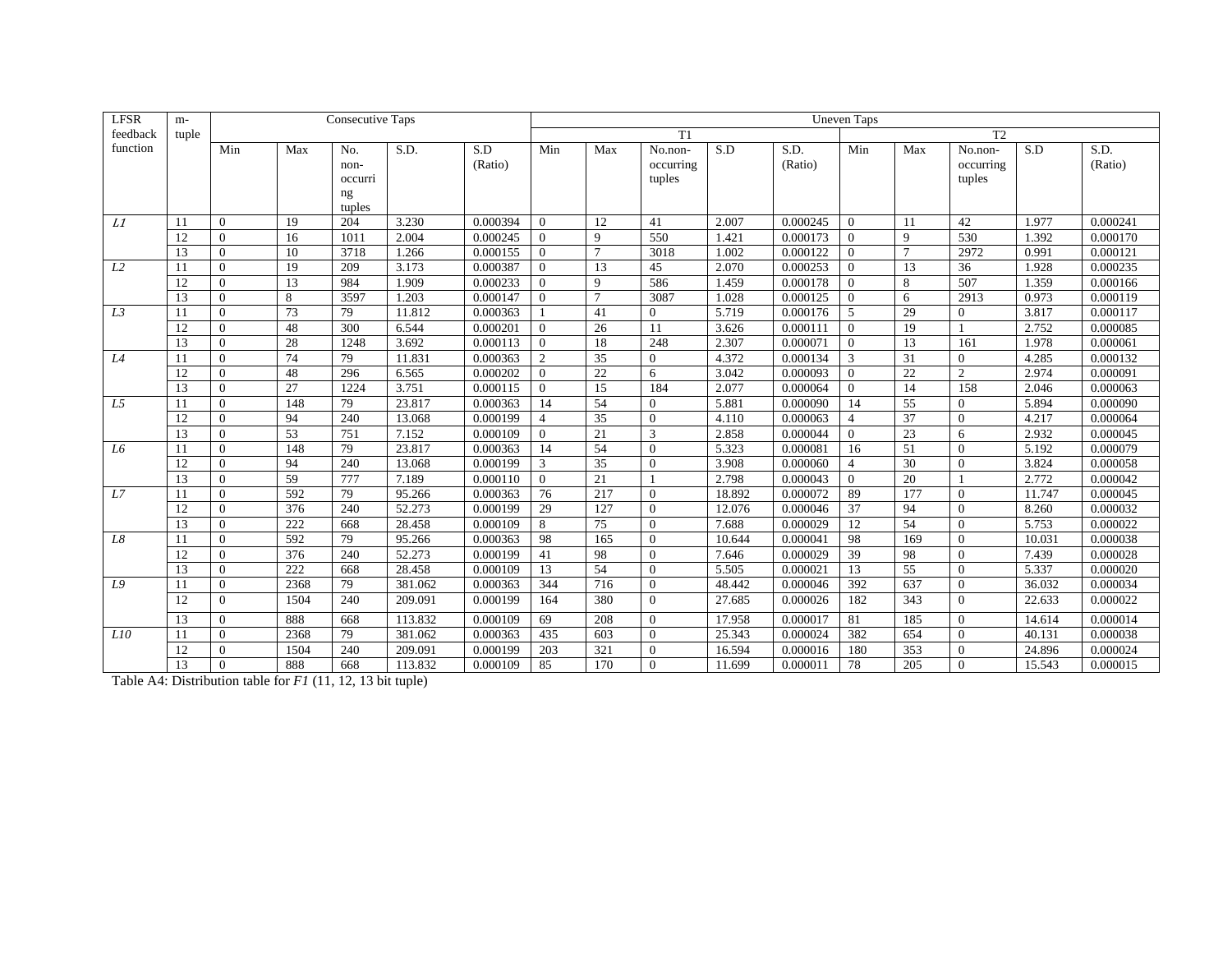| <b>LFSR</b>    | $m-$           |        |        | <b>Consecutive Taps</b> |           |          |        |        |                |          |                | <b>Uneven Taps</b> |        |                |          |          |
|----------------|----------------|--------|--------|-------------------------|-----------|----------|--------|--------|----------------|----------|----------------|--------------------|--------|----------------|----------|----------|
| feedback       | tuple          |        |        |                         |           |          |        |        | T1             |          |                |                    |        | T <sub>2</sub> |          |          |
| function       |                | Min    | Max    | No.                     | S.D.      | S.D      | Min    | Max    | No.non-        | S.D      | S.D.           | Min                | Max    | No.non-        | S.D      | S.D.     |
|                |                |        |        | non-                    |           | (Ratio)  |        |        | occurring      |          | (Ratio)        |                    |        | occurring      |          | (Ratio)  |
|                |                |        |        | occurri                 |           |          |        |        | tuples         |          |                |                    |        | tuples         |          |          |
|                |                |        |        | ng                      |           |          |        |        |                |          |                |                    |        |                |          |          |
|                |                |        |        | tuples                  |           |          |        |        |                |          |                |                    |        |                |          |          |
| L1             | 2              | 1920   | 2176   | $\Omega$                | 127.750   | 0.015596 | 2047   | 2048   | $\Omega$       | 0.433    | 0.000053       | 2047               | 2048   | $\mathbf{0}$   | 0.433    | 0.000053 |
|                | 3              | 864    | 1183   | $\Omega$                | 95.792    | 0.011695 | 1023   | 1024   | $\Omega$       | 0.331    | 0.000040       | 984                | 1064   | $\mathbf{0}$   | 32.835   | 0.004009 |
|                | $\overline{4}$ | 368    | 655    | $\Omega$                | 76.616    | 0.009354 | 480    | 544    | $\Omega$       | 19.597   | 0.002393       | 476                | 555    | $\mathbf{0}$   | 23.549   | 0.002875 |
| L2             | $\overline{2}$ | 1920   | 2176   | $\Omega$                | 127.750   | 0.015596 | 2047   | 2048   | $\Omega$       | 0.433    | 0.000053       | 2047               | 2048   | $\overline{0}$ | 0.433    | 0.000053 |
|                | 3              | 864    | 1183   | $\theta$                | 95.792    | 0.011695 | 1007   | 1040   | $\Omega$       | 16.128   | 0.001969       | 992                | 1056   | $\theta$       | 31.876   | 0.003892 |
|                | $\overline{4}$ | 368    | 655    | $\Omega$                | 76.616    | 0.009354 | 492    | 548    | $\Omega$       | 19.989   | 0.002440       | 484                | 548    | $\overline{0}$ | 22.881   | 0.002793 |
| L3             | $\overline{2}$ | 7680   | 8704   | $\Omega$                | 511.750   | 0.015618 | 8191   | 8192   | $\Omega$       | 0.433    | 0.000013       | 8191               | 8192   | $\mathbf{0}$   | 0.433    | 0.000013 |
|                | 3              | 3456   | 4735   | $\Omega$                | 383.792   | 0.011713 | 3936   | 4256   | $\Omega$       | 131.788  | 0.004022       | 4095               | 4096   | $\mathbf{0}$   | 0.331    | 0.000010 |
|                | $\overline{4}$ | 1472   | 2623   | $\Omega$                | 306.816   | 0.009364 | 1888   | 2239   | $\Omega$       | 98.509   | 0.003006       | 2047               | 2048   | $\overline{0}$ | 0.242    | 0.000007 |
| L4             | $\overline{2}$ | 7680   | 8704   | $\Omega$                | 511.750   | 0.015618 | 8191   | 8192   | $\Omega$       | 0.433    | 0.000013       | 8191               | 8192   | $\Omega$       | 0.433    | 0.000013 |
|                | 3              | 3456   | 4735   | $\Omega$                | 383.792   | 0.011713 | 3936   | 4256   | $\Omega$       | 131.788  | 0.004022       | 4095               | 4096   | $\theta$       | 0.331    | 0.000010 |
|                | $\overline{4}$ | 1472   | 2623   | $\Omega$                | 306.816   | 0.009364 | 1824   | 2240   | $\Omega$       | 113.084  | 0.003451       | $\overline{2015}$  | 2080   | $\overline{0}$ | 32.063   | 0.000979 |
| L5             | $\overline{2}$ | 15360  | 17408  | $\mathbf{0}$            | 1023.750  | 0.015621 | 16383  | 16384  | $\Omega$       | 0.433    | 0.000007       | 16383              | 16384  | $\mathbf{0}$   | 0.433    | 0.000007 |
|                | 3              | 6912   | 9471   | $\mathbf{0}$            | 767.792   | 0.011716 | 7969   | 8704   | $\Omega$       | 512.215  | 0.007815       | 8191               | 8192   | $\mathbf{0}$   | 0.331    | 0.000005 |
|                | $\overline{4}$ | 2944   | 5247   | $\Omega$                | 613.749   | 0.009365 | 3520   | 4672   | $\Omega$       | 367.728  | 0.005611       | 3936               | 4256   | $\mathbf{0}$   | 129.923  | 0.001983 |
| L <sub>6</sub> | $\overline{2}$ | 15360  | 17408  | $\Omega$                | 1023.750  | 0.015621 | 16383  | 16384  | $\Omega$       | 0.433    | 0.000007       | 16383              | 16384  | $\theta$       | 0.433    | 0.000007 |
|                | 3              | 6912   | 9471   | $\Omega$                | 767.792   | 0.011716 | 8191   | 8192   | $\Omega$       | 0.331    | 0.000005       | 8160               | 8224   | $\overline{0}$ | 31.876   | 0.000486 |
|                | $\overline{4}$ | 2944   | 5247   | $\Omega$                | 613.749   | 0.009365 | 4063   | 4128   | $\Omega$       | 32.063   | 0.000489       | 3920               | 4304   | $\overline{0}$ | 134.752  | 0.002056 |
| L7             | $\overline{2}$ | 61440  | 69632  | $\mathbf{0}$            | 4095.750  | 0.015624 | 65535  | 65536  | $\Omega$       | 0.433    | 0.000002       | 65535              | 65536  | $\mathbf{0}$   | 0.433    | 0.000002 |
|                | 3              | 27648  | 37887  | $\Omega$                | 3071.792  | 0.011718 | 32767  | 32768  | $\Omega$       | 0.331    | 0.000001       | 30976              | 34560  | $\overline{0}$ | 1279.825 | 0.004882 |
|                | $\overline{4}$ | 11776  | 20991  | $\Omega$                | 2455.348  | 0.009366 | 16383  | 16384  | $\Omega$       | 0.242    | 0.000001       | 14400              | 17983  | $\mathbf{0}$   | 942.673  | 0.003596 |
| L8             | $\overline{2}$ | 61440  | 69632  | $\Omega$                | 4095.750  | 0.015624 | 65535  | 65536  | $\Omega$       | 0.433    | 0.000002       | 65535              | 65536  | $\mathbf{0}$   | 0.433    | 0.000002 |
|                | 3              | 27648  | 37887  | $\Omega$                | 3071.792  | 0.011718 | 32767  | 32768  | $\Omega$       | 0.331    | 0.000001       | 31488              | 34048  | $\mathbf{0}$   | 1055.364 | 0.004026 |
|                | $\overline{4}$ | 11776  | 20991  | $\mathbf{0}$            | 2455.348  | 0.009366 | 16383  | 16384  | $\Omega$       | 0.242    | 0.000001       | 14944              | 17632  | $\overline{0}$ | 771.235  | 0.002942 |
| L9             | $\overline{2}$ | 245760 | 278528 | $\mathbf{0}$            | 16383.75  | 0.015625 | 262143 | 262144 | $\Omega$       | 0.433    | $\mathbf{0}$   | 262143             | 262144 | $\Omega$       | 0.433    | $\Omega$ |
|                | 3              | 110592 | 151551 | $\overline{0}$          | 12287.792 | 0.011719 | 131071 | 131072 | $\Omega$       | 0.331    | $\theta$       | 125952             | 136192 | $\Omega$       | 4221.909 | 0.004026 |
|                | $\overline{4}$ | 47104  | 83967  | $\Omega$                | 9821.746  | 0.009367 | 64256  | 66816  | $\Omega$       | 1055.561 | 0.001007       | 59904              | 70144  | $\Omega$       | 3028.938 | 0.002889 |
| L10            | $\overline{2}$ | 245760 | 278528 | $\overline{0}$          | 16383.75  | 0.015625 | 262143 | 262144 | $\overline{0}$ | 0.433    | $\mathbf{0}$   | 262143             | 262144 | $\overline{0}$ | 0.433    | $\Omega$ |
|                | 3              | 110592 | 151551 | $\mathbf{0}$            | 12287.792 | 0.011719 | 131071 | 131072 | $\Omega$       | 0.331    | $\overline{0}$ | 125952             | 136192 | $\overline{0}$ | 4221.909 | 0.004026 |
|                | $\overline{4}$ | 47104  | 83967  | $\Omega$                | 9821.746  | 0.009367 | 65535  | 65536  | $\Omega$       | 0.242    | $\Omega$       | 59904              | 70144  | $\Omega$       | 3028.938 | 0.002889 |

Table A5: Distribution table for *F2* (2,3,4 bit tuples)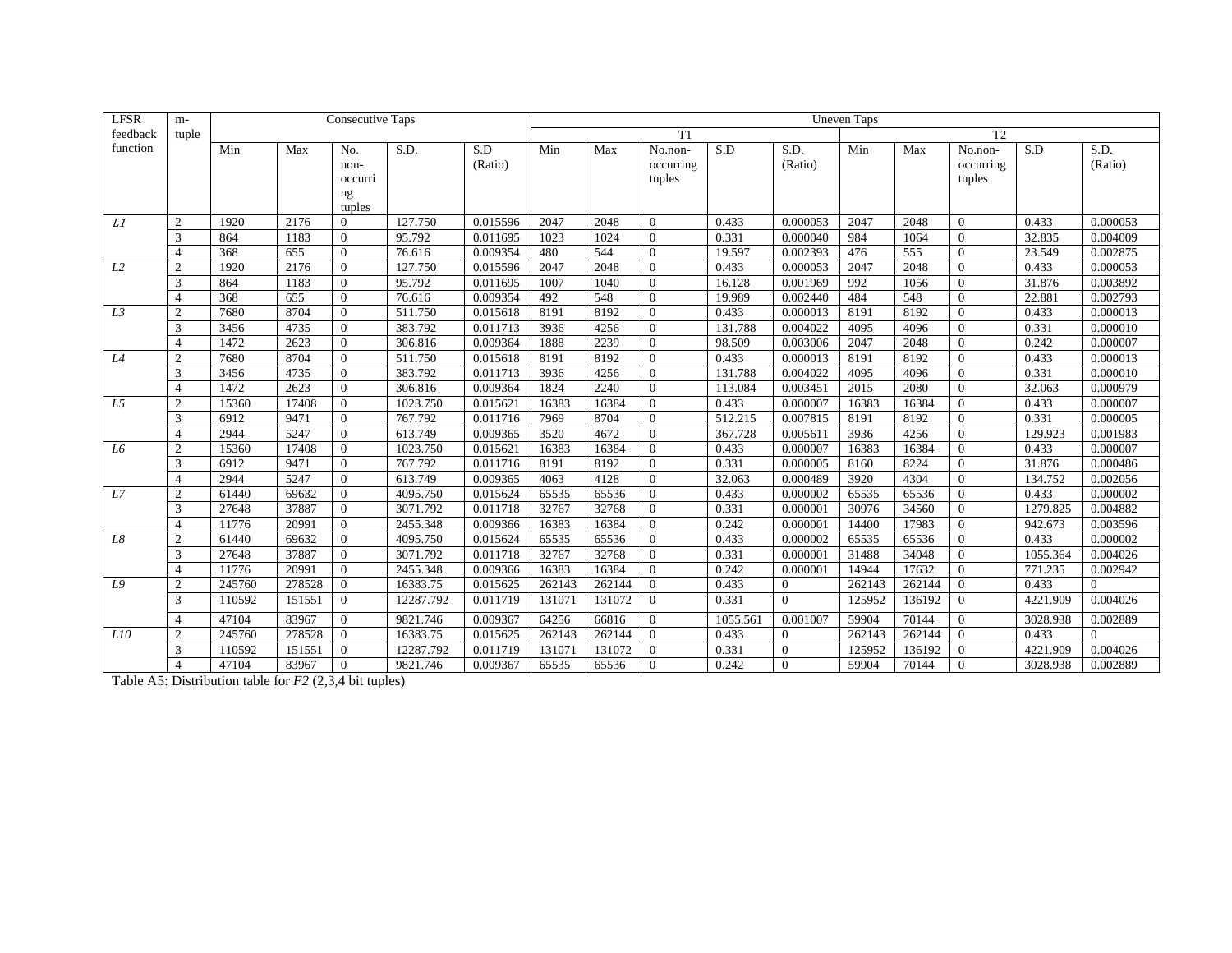| <b>LFSR</b>    | $m-$           |       |                  | <b>Consecutive Taps</b> |          |          |                 |       |           |          |          | <b>Uneven Taps</b> |       |                |          |          |
|----------------|----------------|-------|------------------|-------------------------|----------|----------|-----------------|-------|-----------|----------|----------|--------------------|-------|----------------|----------|----------|
| feedback       | tuple          |       |                  |                         |          |          |                 |       | T1        |          |          |                    |       | T <sub>2</sub> |          |          |
| function       |                | Min   | Max              | No.                     | S.D.     | S.D      | Min             | Max   | No.non-   | S.D      | S.D.     | Min                | Max   | No.non-        | S.D      | S.D.     |
|                |                |       |                  | non-                    |          | (Ratio)  |                 |       | occurring |          | (Ratio)  |                    |       | occurring      |          | (Ratio)  |
|                |                |       |                  | occurri                 |          |          |                 |       | tuples    |          |          |                    |       | tuples         |          |          |
|                |                |       |                  | ng                      |          |          |                 |       |           |          |          |                    |       |                |          |          |
|                |                |       |                  | tuples                  |          |          |                 |       |           |          |          |                    |       |                |          |          |
| L1             | 5              | 176   | 356              | $\Omega$                | 42.977   | 0.005247 | 199             | 304   | $\Omega$  | 19.773   | 0.002414 | 217                | 287   | $\theta$       | 17.793   | 0.002172 |
|                | 6              | 44    | 204              | $\Omega$                | 36.315   | 0.004434 | 89              | 175   | $\Omega$  | 18.874   | 0.002304 | 91                 | 155   | $\overline{0}$ | 13.881   | 0.001695 |
|                |                | 16    | 122              | $\Omega$                | 22.242   | 0.002715 | 35              | 98    | $\Omega$  | 12.718   | 0.001553 | 43                 | 86    | $\overline{0}$ | 9.168    | 0.001119 |
| L2             | 5              | 176   | 356              | $\Omega$                | 42.977   | 0.005247 | 222             | 311   | $\Omega$  | 19.819   | 0.002420 | 225                | 302   | $\overline{0}$ | 18.612   | 0.002272 |
|                | 6              | 44    | 204              | $\Omega$                | 36.315   | 0.004434 | 88              | 175   | $\Omega$  | 18.347   | 0.002240 | 104                | 151   | $\theta$       | 13.106   | 0.001600 |
|                |                | 16    | $\overline{122}$ | $\Omega$                | 22.242   | 0.002715 | $\overline{35}$ | 97    | $\Omega$  | 12.104   | 0.001478 | 43                 | 87    | $\overline{0}$ | 8.851    | 0.001081 |
| L3             | $\overline{5}$ | 704   | 1424             | $\Omega$                | 172.081  | 0.005252 | 982             | 1081  | $\Omega$  | 25.816   | 0.000788 | 981                | 1076  | $\overline{0}$ | 26.990   | 0.000824 |
|                | 6              | 176   | 816              | $\Omega$                | 145.310  | 0.004435 | 451             | 690   | $\Omega$  | 44.625   | 0.001362 | 456                | 558   | $\overline{0}$ | 21.471   | 0.000655 |
|                |                | 64    | 488              | $\Omega$                | 88.987   | 0.002716 | 189             | 389   | $\Omega$  | 29.324   | 0.000895 | 201                | 303   | $\overline{0}$ | 18.231   | 0.000556 |
| L4             | $\overline{5}$ | 704   | 1424             | $\Omega$                | 172.081  | 0.005252 | 911             | 1093  | $\Omega$  | 53.792   | 0.001642 | 989                | 1062  | $\Omega$       | 21.262   | 0.000649 |
|                | 6              | 176   | 816              | $\Omega$                | 145.310  | 0.004435 | 410             | 634   | $\Omega$  | 51.776   | 0.001580 | 352                | 800   | $\theta$       | 76.536   | 0.002336 |
|                |                | 64    | 488              | $\Omega$                | 88.987   | 0.002716 | 181             | 345   | $\Omega$  | 33.495   | 0.001022 | 158                | 474   | $\Omega$       | 49.283   | 0.001504 |
| L5             | 5              | 1408  | 2848             | $\Omega$                | 344.221  | 0.005252 | 1926            | 2203  | $\Omega$  | 62.643   | 0.000956 | 1946               | 2166  | $\mathbf{0}$   | 55.637   | 0.000849 |
|                | 6              | 352   | 1632             | $\Omega$                | 290.637  | 0.004435 | 592             | 1520  | $\Omega$  | 166.378  | 0.002539 | 856                | 1220  | $\mathbf{0}$   | 83.546   | 0.001275 |
|                | $\overline{7}$ | 128   | 976              | $\Omega$                | 177.982  | 0.002716 | 237             | 803   | $\Omega$  | 100.244  | 0.001530 | 396                | 638   | $\Omega$       | 54.050   | 0.000825 |
| L <sub>6</sub> | $\overline{5}$ | 1408  | 2848             | $\Omega$                | 344.221  | 0.005252 | 1908            | 2143  | $\Omega$  | 59.277   | 0.000905 | 1922               | 2207  | $\theta$       | 69.420   | 0.001059 |
|                | 6              | 352   | 1632             | $\Omega$                | 290.637  | 0.004435 | 926             | 1150  | $\Omega$  | 49.829   | 0.000760 | 841                | 1117  | $\overline{0}$ | 83.802   | 0.001279 |
|                | $\overline{7}$ | 128   | 976              | $\Omega$                | 177.982  | 0.002716 | 423             | 581   | $\Omega$  | 33.979   | 0.000518 | 398                | 645   | $\overline{0}$ | 54.112   | 0.000826 |
| L7             | 5              | 5632  | 11392            | $\mathbf{0}$            | 1377.058 | 0.005253 | 8111            | 8285  | $\Omega$  | 47.568   | 0.000181 | 8063               | 8340  | $\mathbf{0}$   | 65.300   | 0.000249 |
|                | 6              | 1408  | 6528             | $\Omega$                | 1162.601 | 0.004435 | 3832            | 4280  | $\Omega$  | 81.971   | 0.000313 | 3392               | 4752  | $\mathbf{0}$   | 355.949  | 0.001358 |
|                |                | 512   | 3904             | $\Omega$                | 711.948  | 0.002716 | 1840            | 2304  | $\Omega$  | 94.994   | 0.000362 | 1514               | 2501  | $\mathbf{0}$   | 210.097  | 0.000801 |
| L8             | 5              | 5632  | 11392            | $\Omega$                | 1377.058 | 0.005253 | 8122            | 8262  | $\Omega$  | 40.403   | 0.000154 | 7965               | 8415  | $\mathbf{0}$   | 108.488  | 0.000414 |
|                | 6              | 1408  | 6528             | $\Omega$                | 1162.601 | 0.004435 | 4064            | 4144  | $\Omega$  | 19.609   | 0.000075 | 3480               | 4688  | $\mathbf{0}$   | 287.135  | 0.001095 |
|                | $\overline{7}$ | 512   | 3904             | $\Omega$                | 711.948  | 0.002716 | 1930            | 2166  | $\Omega$  | 69.253   | 0.000264 | 1706               | 2467  | $\mathbf{0}$   | 166.347  | 0.000635 |
| L9             | $\overline{5}$ | 22528 | 45568            | $\Omega$                | 5508.406 | 0.005253 | 29947           | 35580 | $\Omega$  | 1517.746 | 0.001447 | 30783              | 34896 | $\mathbf{0}$   | 1027.430 | 0.000980 |
|                | 6              | 5632  | 26112            | $\Omega$                | 4650.454 | 0.004435 | 14336           | 17728 | $\Omega$  | 806.993  | 0.000770 | 13984              | 18847 | $\Omega$       | 1105.934 | 0.001055 |
|                | $\mathcal{I}$  | 2048  | 15616            | $\Omega$                | 2847.813 | 0.002716 | 6928            | 9744  | $\Omega$  | 628.072  | 0.000599 | 6688               | 9919  | $\Omega$       | 633.344  | 0.000604 |
| L10            | 5              | 22528 | 45568            | $\mathbf{0}$            | 5508.406 | 0.005253 | 32489           | 33063 | $\Omega$  | 123.809  | 0.000118 | 32665              | 32887 | $\theta$       | 54.749   | 0.000052 |
|                | 6              | 5632  | 26112            | $\mathbf{0}$            | 4650.454 | 0.004435 | 15432           | 17287 | $\Omega$  | 552.438  | 0.000527 | 14072              | 18631 | $\overline{0}$ | 1091.873 | 0.001041 |
|                | $\mathcal{I}$  | 2048  | 15616            | $\Omega$                | 2847.813 | 0.002716 | 7338            | 9365  | $\Omega$  | 470.134  | 0.000448 | 6654               | 9781  | $\Omega$       | 619.964  | 0.000591 |

Table A6: Distribution table for *F2* (5,6,7 bit tuples)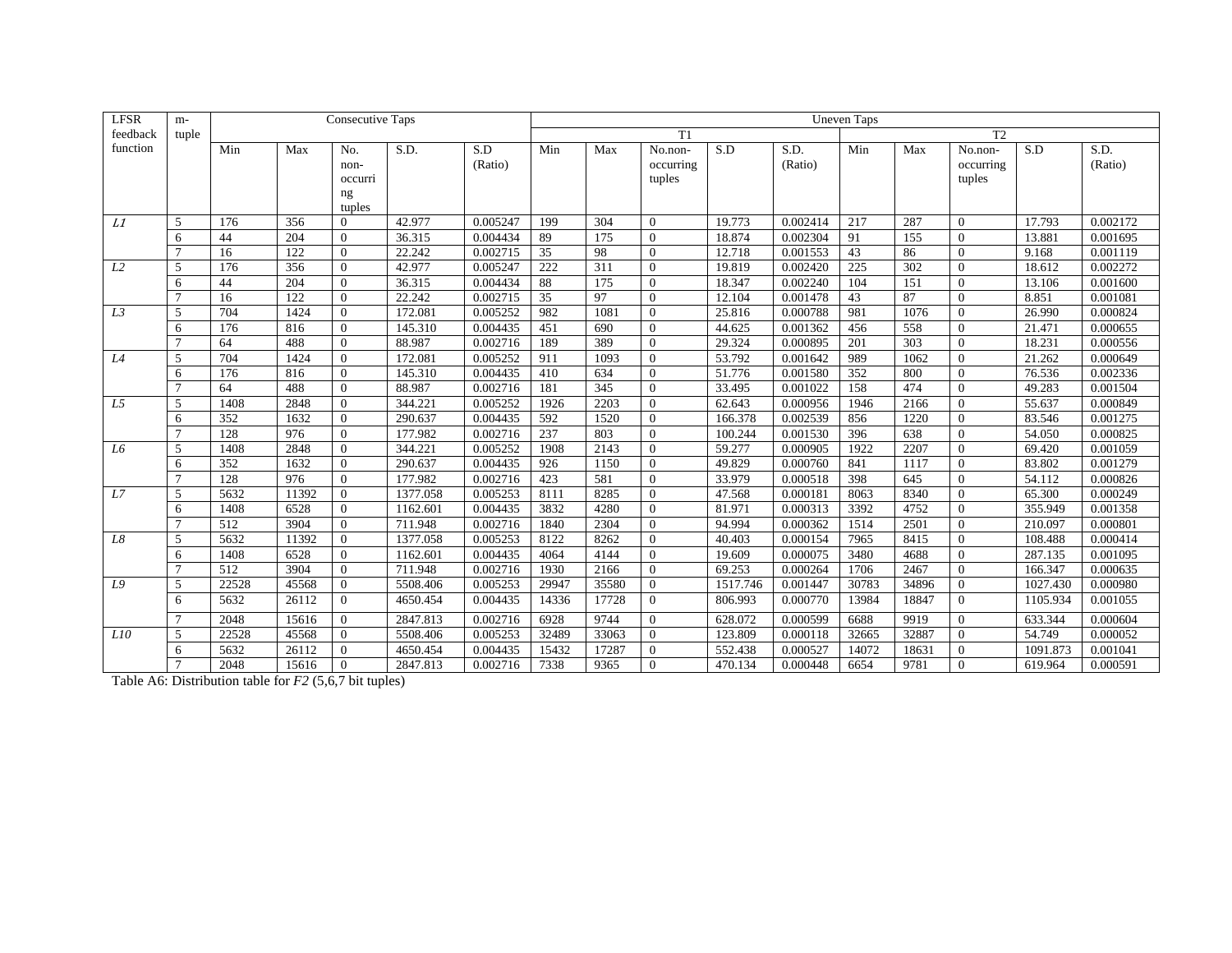| <b>LFSR</b>    | m-    |                |                 | <b>Consecutive Taps</b> |          |          |                 |      |                |         |          | <b>Uneven Taps</b> |                 |                |         |          |
|----------------|-------|----------------|-----------------|-------------------------|----------|----------|-----------------|------|----------------|---------|----------|--------------------|-----------------|----------------|---------|----------|
| feedback       | tuple |                |                 |                         |          |          |                 |      | T1             |         |          |                    |                 | T2             |         |          |
| function       |       | Min            | Max             | No.                     | S.D.     | S.D      | Min             | Max  | No.non-        | S.D     | S.D.     | Min                | Max             | No.non-        | S.D     | S.D.     |
|                |       |                |                 | non-                    |          | (Ratio)  |                 |      | occurring      |         | (Ratio)  |                    |                 | occurring      |         | (Ratio)  |
|                |       |                |                 | occurri                 |          |          |                 |      | tuples         |         |          |                    |                 | tuples         |         |          |
|                |       |                |                 | ng                      |          |          |                 |      |                |         |          |                    |                 |                |         |          |
|                |       |                |                 | tuples                  |          |          |                 |      |                |         |          |                    |                 |                |         |          |
| L1             | 8     | $\overline{4}$ | 65              | $\Omega$                | 13.144   | 0.001605 | 13              | 55   | $\Omega$       | 8.235   | 0.001005 | 16                 | 47              | $\theta$       | 6.130   | 0.000748 |
|                | 9     | $\Omega$       | 41              | 3                       | 7.612    | 0.000929 | $\overline{4}$  | 34   | $\Omega$       | 5.257   | 0.000642 | $\overline{4}$     | 28              | $\Omega$       | 4.315   | 0.000527 |
|                | 10    | $\theta$       | 23              | 20                      | 4.453    | 0.000544 | $\Omega$        | 21   | 3              | 3.433   | 0.000419 | $\theta$           | 17              | 3              | 2.954   | 0.000361 |
| L2             | 8     | $\Delta$       | $\overline{65}$ | $\Omega$                | 13.144   | 0.001605 | 13              | 50   | $\Omega$       | 7.712   | 0.000942 | 18                 | 48              | $\Omega$       | 5.916   | 0.000722 |
|                | 9     | $\Omega$       | 43              | 3                       | 7.600    | 0.000928 | $\overline{4}$  | 34   | $\Omega$       | 5.176   | 0.000632 | 5                  | 32              | $\theta$       | 4.295   | 0.000524 |
|                | 10    | $\Omega$       | $\overline{23}$ | 26                      | 4.406    | 0.000544 | $\Omega$        | 19   |                | 3.389   | 0.000414 |                    | 17              | $\theta$       | 3.017   | 0.000368 |
| L3             | 8     | 16             | 260             | $\Omega$                | 52.585   | 0.001605 | 84              | 228  | $\Omega$       | 19.052  | 0.000581 | 78                 | 165             | $\Omega$       | 12.980  | 0.000396 |
|                | 9     | $\Omega$       | 168             | 3                       | 30.194   | 0.000921 | 32              | 138  | $\Omega$       | 12.019  | 0.000367 | 29                 | 92              | $\Omega$       | 9.239   | 0.000282 |
|                | 10    | $\Omega$       | 91              | 17                      | 17.023   | 0.000520 | 13              | 85   | $\Omega$       | 7.845   | 0.000239 | 10                 | $\overline{52}$ | $\Omega$       | 6.377   | 0.000195 |
| L4             | 8     | 16             | 260             | $\Omega$                | 52.585   | 0.001605 | 77              | 199  | $\Omega$       | 21.110  | 0.000644 | 61                 | 274             | $\Omega$       | 30.385  | 0.000927 |
|                | 9     | $\Omega$       | 168             | 3                       | 30.194   | 0.000921 | 181             | 345  | $\Omega$       | 33.495  | 0.001022 | 22                 | 172             | $\theta$       | 18.407  | 0.000562 |
|                | 10    | $\Omega$       | 91              | 17                      | 17.023   | 0.000520 | 10              | 64   | $\Omega$       | 8.375   | 0.000256 | 10                 | 93              | $\Omega$       | 10.923  | 0.000333 |
| L5             | 8     | 32             | 520             | $\Omega$                | 105.173  | 0.001605 | 82              | 438  | $\mathbf{0}$   | 58.361  | 0.000891 | 181                | 359             | $\overline{0}$ | 33.627  | 0.000513 |
|                | 9     | $\theta$       | 336             | 3                       | 60.389   | 0.000921 | 33              | 234  | $\theta$       | 33.437  | 0.000510 | 73                 | 199             | $\overline{0}$ | 20.893  | 0.000319 |
|                | 10    | $\Omega$       | 182             | 17                      | 34.047   | 0.000520 | 12              | 142  | $\theta$       | 19.703  | 0.000301 | 26                 | 104             | $\theta$       | 13.012  | 0.000977 |
| L <sub>6</sub> | 8     | 32             | 520             | $\Omega$                | 105.173  | 0.001605 | 197             | 317  | $\Omega$       | 22.883  | 0.000349 | 169                | 348             | $\theta$       | 33.154  | 0.000506 |
|                | 9     | $\Omega$       | 336             | 3                       | 60.389   | 0.000921 | 92              | 182  | $\Omega$       | 15.111  | 0.000231 | $\overline{73}$    | 183             | $\theta$       | 20.214  | 0.000308 |
|                | 10    | $\theta$       | 182             | 17                      | 34.047   | 0.000520 | $\overline{37}$ | 102  | $\Omega$       | 10.328  | 0.000158 | $\overline{25}$    | 100             | $\Omega$       | 12.342  | 0.000188 |
| L7             | 8     | 128            | 2080            | $\Omega$                | 420.701  | 0.001605 | 785             | 1257 | $\overline{0}$ | 83.011  | 0.000317 | 705                | 1349            | $\overline{0}$ | 123.493 | 0.000471 |
|                | 9     | $\theta$       | 1344            | 3                       | 241.560  | 0.000921 | 351             | 691  | $\theta$       | 56.403  | 0.000215 | 332                | 796             | $\overline{0}$ | 74.321  | 0.000284 |
|                | 10    | $\theta$       | 728             | 17                      | 136.191  | 0.000520 | 154             | 382  | $\theta$       | 35.718  | 0.000136 | 113                | 435             | $\overline{0}$ | 45.149  | 0.000172 |
| L8             | 8     | 128            | 2080            | $\Omega$                | 420.701  | 0.001605 | 883             | 1195 | $\overline{0}$ | 62.774  | 0.000239 | 800                | 1266            | $\overline{0}$ | 95.444  | 0.000364 |
|                | 9     | $\theta$       | 1344            | 3                       | 241.560  | 0.000921 | 420             | 627  | $\theta$       | 42.630  | 0.000163 | 348                | 662             | $\overline{0}$ | 56.295  | 0.000215 |
|                | 10    | $\theta$       | 728             | 17                      | 136.191  | 0.000520 | 184             | 340  | $\mathbf{0}$   | 26.877  | 0.000103 | 162                | 361             | $\overline{0}$ | 33.831  | 0.000129 |
| L9             | 8     | 512            | 8320            | $\Omega$                | 1682.814 | 0.001605 | 3080            | 5415 | $\theta$       | 412.356 | 0.000393 | 3218               | 5161            | $\mathbf{0}$   | 357.407 | 0.000341 |
|                | 9     | $\Omega$       | 5376            | 3                       | 966.245  | 0.000921 | 1370            | 3013 | $\Omega$       | 252.397 | 0.000241 | 1443               | 2666            | $\Omega$       | 203.722 | 0.000194 |
|                | 10    | $\theta$       | 2912            | 17                      | 544.764  | 0.000520 | 577             | 1638 | $\Omega$       | 155.132 | 0.000148 | 636                | 1390            | $\theta$       | 118.380 | 0.000113 |
| L10            | 8     | 512            | 8320            | $\Omega$                | 1682.814 | 0.001605 | 3367            | 5138 | $\Omega$       | 314.488 | 0.000300 | 3221               | 5096            | $\theta$       | 344.841 | 0.000329 |
|                | 9     | $\mathbf{0}$   | 5376            | 3                       | 966.245  | 0.00092  | 1502            | 2811 | $\Omega$       | 191.075 | 0.000182 | 1520               | 2640            | $\overline{0}$ | 190.614 | 0.000182 |
|                | 10    | $\theta$       | 2912            | 17                      | 544.764  | 0.000520 | 647             | 1487 | $\Omega$       | 115.196 | 0.000110 | 711                | 1395            | $\Omega$       | 107.391 | 0.000102 |

Table A7: Distribution table for *F2* (8,9,10 bit tuples)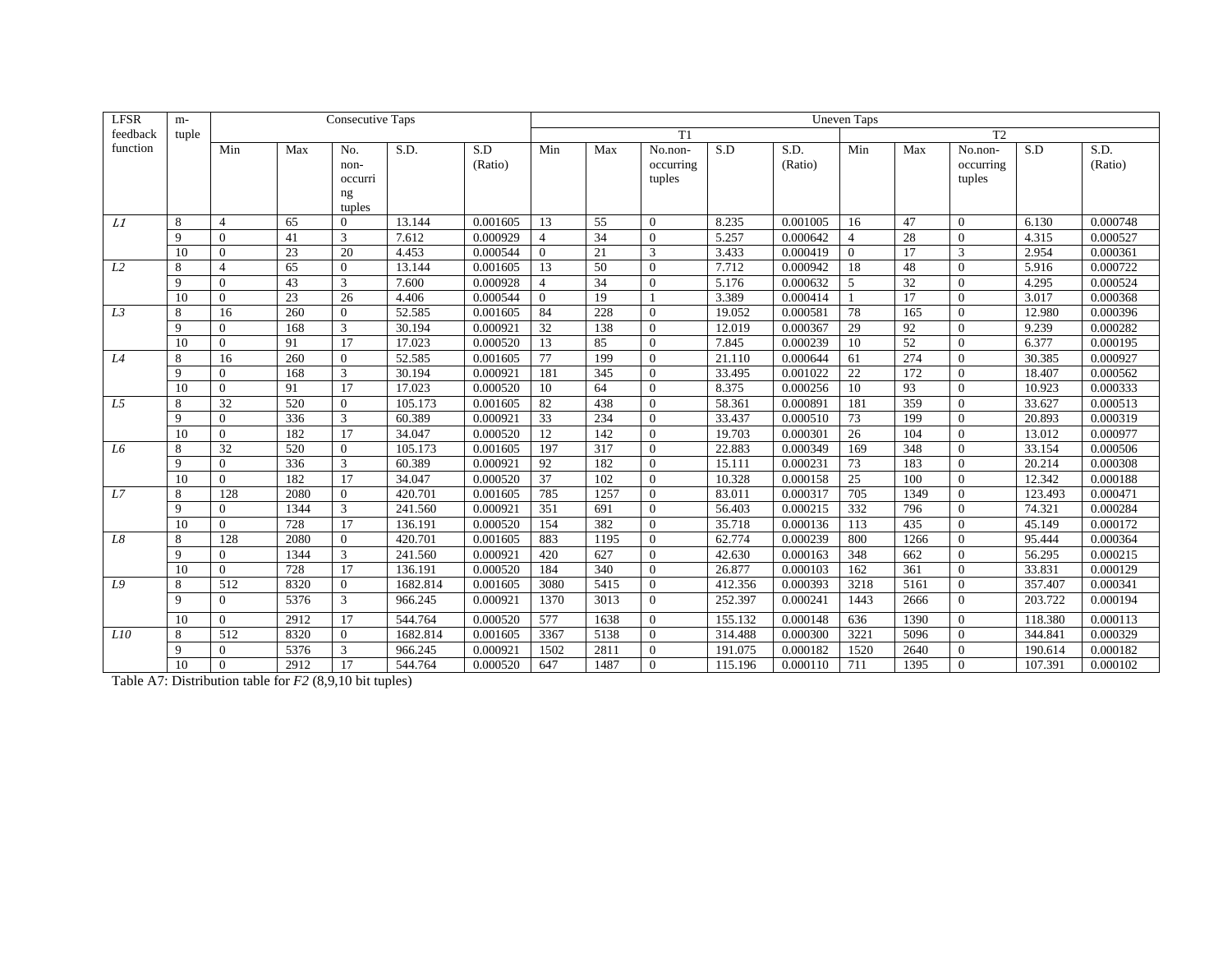| <b>LFSR</b>    | m-    |              |                 | <b>Consecutive Taps</b> |         |          |                |        |                |        |          | <b>Uneven Taps</b> |                 |                |        |          |
|----------------|-------|--------------|-----------------|-------------------------|---------|----------|----------------|--------|----------------|--------|----------|--------------------|-----------------|----------------|--------|----------|
| feedback       | tuple |              |                 |                         |         |          |                |        | T1             |        |          |                    |                 | T2             |        |          |
| function       |       | Min          | Max             | No.                     | S.D.    | S.D      | Min            | Max    | No.non-        | S.D    | S.D.     | Min                | Max             | No.non-        | S.D    | S.D.     |
|                |       |              |                 | non-                    |         | (Ratio)  |                |        | occurring      |        | (Ratio)  |                    |                 | occurring      |        | (Ratio)  |
|                |       |              |                 | occurri                 |         |          |                |        | tuples         |        |          |                    |                 | tuples         |        |          |
|                |       |              |                 | ng                      |         |          |                |        |                |        |          |                    |                 |                |        |          |
|                |       |              |                 | tuples                  |         |          |                |        |                |        |          |                    |                 |                |        |          |
| L1             | 11    | $\theta$     | 16              | 161                     | 2.657   | 0.000324 | $\Omega$       | 14     | 74             | 2.299  | 0.000281 | $\Omega$           | 12              | 56             | 2.057  | 0.000251 |
|                | 12    | $\theta$     | 10              | 843                     | 1.644   | 0.000201 | $\Omega$       | 10     | 668            | 1.556  | 0.000190 | $\theta$           | 9               | 601            | 1.436  | 0.000175 |
|                | 13    | $\theta$     | $\tau$          | 3346                    | 1.086   | 0.000133 | $\Omega$       | $\tau$ | 3161           | 1.057  | 0.000129 | $\theta$           | 6               | 3040           | 1.002  | 0.000122 |
| L2             | 11    | $\theta$     | 14              | 162                     | 2.647   | 0.000323 | $\Omega$       | 12     | 61             | 2.242  | 0.000274 | $\theta$           | 14              | 44             | 2.088  | 0.000255 |
|                | 12    | $\Omega$     | 10              | 806                     | 1.643   | 0.000201 | $\Omega$       | 10     | 650            | 1.526  | 0.000186 | $\Omega$           | 10              | 580            | 1.456  | 0.000178 |
|                | 13    | $\Omega$     | 6               | 3324                    | 1.084   | 0.000132 | $\Omega$       | 8      | 3158           | 1.050  | 0.000128 | $\Omega$           | $\overline{7}$  | 3075           | 1.022  | 0.000125 |
| L <sub>3</sub> | 11    | $\Omega$     | 51              | 68                      | 9.453   | 0.000288 | $\overline{4}$ | 51     | $\Omega$       | 5.123  | 0.000156 | $\overline{c}$     | 34              | $\Omega$       | 4.425  | 0.000135 |
|                | 12    | $\Omega$     | $\overline{31}$ | 242                     | 5.257   | 0.000160 | $\Omega$       | 31     | 8              | 3.339  | 0.000102 | $\Omega$           | 21              | $\overline{4}$ | 3.076  | 0.000094 |
|                | 13    | $\theta$     | 18              | 980                     | 3.028   | 0.000092 | $\Omega$       | 18     | 244            | 2.230  | 0.000068 | $\Omega$           | 15              | 219            | 2.130  | 0.000065 |
| L4             | 11    | $\theta$     | 52              | 68                      | 9.461   | 0.000289 | $\overline{2}$ | 41     | $\overline{0}$ | 5.502  | 0.000168 | $\theta$           | 53              |                | 6.564  | 0.000200 |
|                | 12    | $\Omega$     | 32              | 234                     | 5.239   | 0.000160 | $\Omega$       | 26     | $\overline{7}$ | 3.619  | 0.000110 | $\theta$           | 34              | 24             | 4.085  | 0.000125 |
|                | 13    | $\Omega$     | 20              | 936                     | 3.078   | 0.000094 | $\Omega$       | 17     | 260            | 2.387  | 0.000073 | $\Omega$           | 23              | 354            | 2.270  | 0.000078 |
| L <sub>5</sub> | 11    | $\Omega$     | 103             | 66                      | 18.882  | 0.000288 |                | 86     | $\Omega$       | 11.499 | 0.000175 | $\mathbf Q$        | 64              | $\theta$       | 8.110  | 0.000124 |
|                | 12    | $\theta$     | 63              | 207                     | 10.410  | 0.000159 | $\Omega$       | 49     |                | 6.835  | 0.000104 | 3                  | 38              | $\mathbf{0}$   | 5.169  | 0.000079 |
|                | 13    | $\mathbf{0}$ | 35              | 682                     | 5.775   | 0.000088 | $\Omega$       | 33     | 53             | 4.211  | 0.000064 | $\theta$           | 24              | <sup>11</sup>  | 3.360  | 0.000051 |
| L6             | 11    | $\theta$     | 103             | 66                      | 18.882  | 0.000288 | $\overline{7}$ | 73     | $\Omega$       | 10.204 | 0.000156 | 9                  | $\overline{57}$ | $\theta$       | 7.598  | 0.000116 |
|                | 12    | $\Omega$     | 59              | 209                     | 10.471  | 0.000160 |                | 44     | $\Omega$       | 6.208  | 0.000095 | $\overline{2}$     | 38              | $\overline{0}$ | 4.847  | 0.000074 |
|                | 13    | $\Omega$     | 37              | 724                     | 5.838   | 0.000089 | $\Omega$       | 25     | 39             | 3.911  | 0.000060 | $\Omega$           | 23              | 6              | 3.221  | 0.000049 |
| L7             | 11    | $\Omega$     | 412             | 66                      | 75.528  | 0.000288 | 66             | 209    | $\Omega$       | 21.949 | 0.000084 | 41                 | 234             | $\Omega$       | 27.148 | 0.000104 |
|                | 12    | $\theta$     | 240             | 205                     | 41.456  | 0.000158 | 21             | 122    | $\overline{0}$ | 13.541 | 0.000052 | 18                 | 134             | $\mathbf{0}$   | 17.138 | 0.000065 |
|                | 13    | $\theta$     | 146             | 579                     | 22.540  | 0.000086 | 9              | 67     | $\overline{0}$ | 8.347  | 0.000032 | 3                  | 87              | $\mathbf{0}$   | 10.604 | 0.000040 |
| L8             | 11    | $\mathbf{0}$ | 412             | 66                      | 75.528  | 0.000288 | 82             | 180    | $\theta$       | 16.690 | 0.000064 | 62                 | 206             | $\mathbf{0}$   | 20.278 | 0.000077 |
|                | 12    | $\Omega$     | 240             | 205                     | 41.456  | 0.000158 | 31             | 103    | $\theta$       | 10.477 | 0.000040 | 23                 | 123             | $\Omega$       | 13.141 | 0.000050 |
|                | 13    | $\mathbf{0}$ | 146             | 579                     | 22.540  | 0.000086 | 12             | 61     | $\overline{0}$ | 6.746  | 0.000026 | 8                  | 78              | $\overline{0}$ | 8.319  | 0.000032 |
| L9             | 11    | $\mathbf{0}$ | 1648            | 66                      | 302.114 | 0.000288 | 256            | 882    | $\overline{0}$ | 91.641 | 0.000087 | 308                | 788             | $\overline{0}$ | 70.734 | 0.000067 |
|                | 12    | $\theta$     | 960             | 205                     | 165.823 | 0.000158 | 106            | 483    | $\Omega$       | 56.768 | 0.000054 | 129                | 475             | $\theta$       | 41.907 | 0.000040 |
|                | 13    | $\theta$     | 584             | 579                     | 90.161  | 0.000086 | 41             | 284    | $\Omega$       | 34.374 | 0.000033 | 50                 | 283             | $\theta$       | 26.610 | 0.000025 |
| L10            | 11    | $\theta$     | 1648            | 66                      | 302.114 | 0.000288 | 309            | 779    | $\Omega$       | 67.017 | 0.000064 | 314                | 744             | $\theta$       | 62.724 | 0.000060 |
|                | 12    | $\theta$     | 960             | 205                     | 165.823 | 0.000158 | 126            | 433    | $\Omega$       | 42.825 | 0.000041 | 142                | 410             | $\overline{0}$ | 36.351 | 0.000035 |
|                | 13    | $\theta$     | 584             | 579                     | 90.161  | 0.000086 | 49             | 240    | $\Omega$       | 26.370 | 0.000025 | 64                 | 255             | $\Omega$       | 23.290 | 0.000022 |

Table A8: Distribution table for *F2* (11, 12, 13 bit tuple)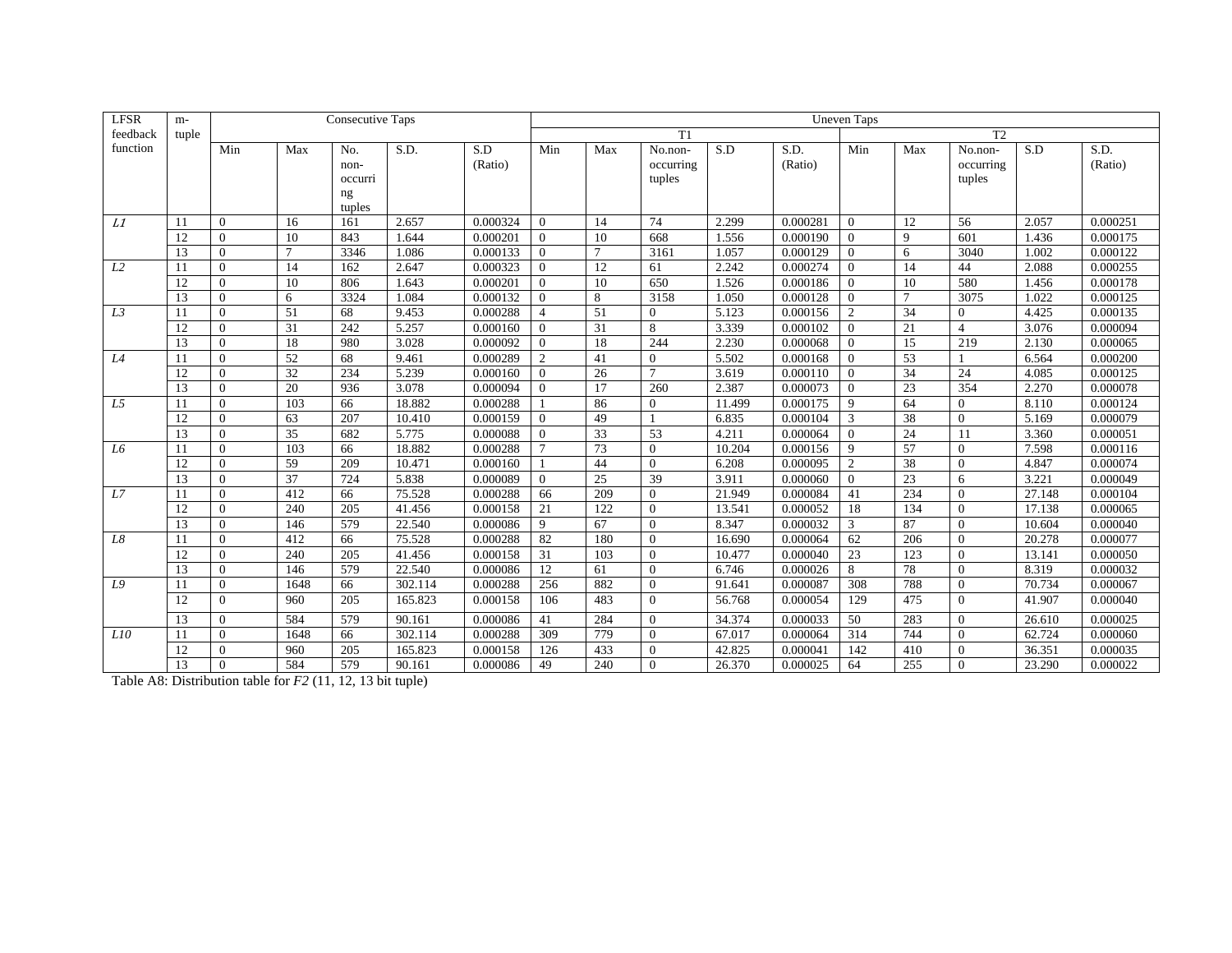| <b>LFSR</b> | $m-$           |        |        | <b>Consecutive Taps</b> |           |          | <b>Uneven Taps</b>   |        |                |          |                |        |        |                  |          |          |  |  |
|-------------|----------------|--------|--------|-------------------------|-----------|----------|----------------------|--------|----------------|----------|----------------|--------|--------|------------------|----------|----------|--|--|
| feedback    | tuple          |        |        |                         |           |          | T <sub>2</sub><br>T1 |        |                |          |                |        |        |                  |          |          |  |  |
| function    |                | Min    | Max    | No.                     | S.D.      | S.D      | Min                  | Max    | No.non-        | S.D      | S.D.           | Min    | Max    | No.non-          | S.D      | S.D.     |  |  |
|             |                |        |        | non-                    |           | (Ratio)  |                      |        | occurring      |          | (Ratio)        |        |        | occurring        |          | (Ratio)  |  |  |
|             |                |        |        | occurri                 |           |          |                      |        | tuples         |          |                |        |        | tuples           |          |          |  |  |
|             |                |        |        | ng                      |           |          |                      |        |                |          |                |        |        |                  |          |          |  |  |
|             |                |        |        | tuples                  |           |          |                      |        |                |          |                |        |        |                  |          |          |  |  |
| L1          | 2              | 1920   | 2176   | $\Omega$                | 127.750   | 0.015596 | 2047                 | 2048   | $\Omega$       | 0.433    | 0.000053       | 2047   | 2048   | $\theta$         | 0.433    | 0.000053 |  |  |
|             | 3              | 848    | 1135   | $\Omega$                | 97.181    | 0.011864 | 990                  | 1058   | $\Omega$       | 31.947   | 0.003900       | 990    | 1058   | $\mathbf{0}$     | 31.931   | 0.003898 |  |  |
|             | $\overline{4}$ | 376    | 615    | $\Omega$                | 67.075    | 0.008189 | 460                  | 557    | $\Omega$       | 26.350   | 0.003217       | 471    | 548    | $\mathbf{0}$     | 23.546   | 0.002875 |  |  |
| L2          | $\overline{2}$ | 1920   | 2176   | $\Omega$                | 127.750   | 0.015596 | 2015                 | 2080   | $\Omega$       | 32.252   | 0.003937       | 2016   | 2080   | $\theta$         | 31.752   | 0.003876 |  |  |
|             | 3              | 848    | 1135   | $\Omega$                | 97.181    | 0.011864 | 986                  | 1094   | $\Omega$       | 35.364   | 0.004317       | 990    | 1090   | $\mathbf{0}$     | 39.046   | 0.004767 |  |  |
|             | $\overline{4}$ | 376    | 615    | $\Omega$                | 67.075    | 0.008189 | 464                  | 556    | $\Omega$       | 26.843   | 0.003277       | 462    | 568    | $\boldsymbol{0}$ | 28.334   | 0.003459 |  |  |
| L3          | $\overline{2}$ | 7680   | 8704   | $\Omega$                | 511.750   | 0.015618 | 8191                 | 8192   | $\Omega$       | 0.433    | 0.000013       | 8191   | 8192   | $\overline{0}$   | 0.433    | 0.000013 |  |  |
|             | 3              | 3392   | 4543   | $\Omega$                | 389.153   | 0.011876 | 4095                 | 4096   | $\Omega$       | 0.331    | 0.000010       | 4087   | 4104   | $\Omega$         | 8.131    | 0.000248 |  |  |
|             | $\overline{4}$ | 1504   | 2463   | $\Omega$                | 268.589   | 0.008197 | 2010                 | 2086   | $\Omega$       | 26.025   | 0.000794       | 1990   | 2098   | $\theta$         | 34.969   | 0.001067 |  |  |
| L4          | $\overline{2}$ | 7680   | 8704   | $\Omega$                | 511.750   | 0.015618 | 8064                 | 8320   | $\Omega$       | 127.750  | 0.003899       | 8191   | 8192   | $\overline{0}$   | 0.433    | 0.000013 |  |  |
|             | 3              | 3392   | 4543   | $\mathbf{0}$            | 389.153   | 0.011876 | 3960                 | 4232   | $\Omega$       | 90.698   | 0.002768       | 4088   | 4104   | $\mathbf{0}$     | 7.881    | 0.000241 |  |  |
|             | $\overline{4}$ | 1504   | 2463   | $\Omega$                | 268.589   | 0.008197 | 1856                 | 2168   | $\Omega$       | 74.954   | 0.002287       | 2011   | 2077   | $\mathbf{0}$     | 19.607   | 0.000598 |  |  |
| L5          | $\overline{2}$ | 15360  | 17408  | $\Omega$                | 1023.750  | 0.015621 | 16383                | 16384  | $\Omega$       | 0.433    | 0.000007       | 16383  | 16384  | $\mathbf{0}$     | 0.433    | 0.000007 |  |  |
|             | 3              | 6784   | 9087   | $\Omega$                | 778.450   | 0.011878 | 8191                 | 8192   | $\Omega$       | 0.331    | 0.000005       | 8175   | 8208   | $\boldsymbol{0}$ | 16.128   | 0.000246 |  |  |
|             | $\overline{4}$ | 3008   | 4927   | $\mathbf{0}$            | 537.275   | 0.008198 | 3989                 | 4203   | $\mathbf{0}$   | 75.554   | 0.001153       | 3959   | 4217   | $\mathbf{0}$     | 76.380   | 0.001165 |  |  |
| L6          | $\overline{2}$ | 15360  | 17408  | $\mathbf{0}$            | 1023.750  | 0.015621 | 16383                | 16384  | $\overline{0}$ | 0.433    | 0.000007       | 16128  | 16640  | $\overline{0}$   | 255.750  | 0.003902 |  |  |
|             | 3              | 6784   | 9087   | $\Omega$                | 778.450   | 0.011878 | 8143                 | 8240   | $\Omega$       | 48.126   | 0.000734       | 7904   | 8479   | $\mathbf{0}$     | 183.630  | 0.002802 |  |  |
|             | $\overline{4}$ | 3008   | 4927   | $\Omega$                | 537.275   | 0.008198 | 3934                 | 4210   | $\Omega$       | 83.065   | 0.001267       | 3899   | 4346   | $\mathbf{0}$     | 114.655  | 0.001750 |  |  |
| L7          | $\overline{2}$ | 61440  | 69632  | $\mathbf{0}$            | 4095.750  | 0.015624 | 65535                | 65536  | $\overline{0}$ | 0.433    | 0.000002       | 65535  | 65536  | $\boldsymbol{0}$ | 0.433    | 0.000002 |  |  |
|             | 3              | 27136  | 36351  | $\mathbf{0}$            | 3114.230  | 0.011880 | 32767                | 32768  | $\overline{0}$ | 0.331    | 0.000001       | 32767  | 32768  | $\mathbf{0}$     | 0.331    | 0.000001 |  |  |
|             | $\overline{4}$ | 12032  | 19711  | $\Omega$                | 2149.389  | 0.008199 | 16372                | 16396  | $\Omega$       | 11.940   | 0.000046       | 16267  | 16500  | $\mathbf{0}$     | 74.395   | 0.000284 |  |  |
| L8          | $\overline{2}$ | 61440  | 69632  | $\mathbf{0}$            | 4095.750  | 0.015624 | 65535                | 65536  | $\overline{0}$ | 0.433    | 0.000002       | 65535  | 65536  | $\boldsymbol{0}$ | 0.433    | 0.000002 |  |  |
|             | 3              | 27136  | 36351  | $\mathbf{0}$            | 3114.230  | 0.011880 | 32767                | 32768  | $\overline{0}$ | 0.331    | 0.000001       | 32576  | 32960  | $\mathbf{0}$     | 191.875  | 0.000732 |  |  |
|             | $\overline{4}$ | 12032  | 19711  | $\mathbf{0}$            | 2149.389  | 0.008199 | 16383                | 16384  | $\overline{0}$ | 0.242    | 0.000001       | 16088  | 16680  | $\mathbf{0}$     | 156.879  | 0.000598 |  |  |
| L9          | $\overline{2}$ | 245760 | 278528 | $\mathbf{0}$            | 16383.750 | 0.015625 | 262143               | 262144 | $\Omega$       | 0.433    | $\overline{0}$ | 258047 | 266240 | $\overline{0}$   | 4096.250 | 0.003906 |  |  |
|             | 3              | 108544 | 145407 | $\overline{0}$          | 12457.354 | 0.011880 | 130816               | 131328 | $\Omega$       | 255.875  | 0.000244       | 126975 | 135168 | $\theta$         | 2896.486 | 0.002762 |  |  |
|             | $\overline{4}$ | 48128  | 78847  | $\Omega$                | 8597.845  | 0.008200 | 62368                | 68448  | $\Omega$       | 2136.422 | 0.002037       | 62511  | 68656  | $\Omega$         | 1774.376 | 0.001692 |  |  |
| L10         | 2              | 245760 | 278528 | $\overline{0}$          | 16383.750 | 0.015625 | 262143               | 262144 | $\overline{0}$ | 0.433    | $\mathbf{0}$   | 262143 | 262144 | $\overline{0}$   | 0.433    | $\Omega$ |  |  |
|             | 3              | 108544 | 145407 | $\mathbf{0}$            | 12457.354 | 0.011880 | 131071               | 131072 | $\Omega$       | 0.331    | $\theta$       | 131071 | 131072 | $\Omega$         | 0.331    | 0.000000 |  |  |
|             | $\overline{4}$ | 48128  | 78847  | $\Omega$                | 8597.845  | 0.008200 | 65312                | 65760  | $\Omega$       | 160.613  | 0.000153       | 65471  | 65600  | $\Omega$         | 64.063   | 0.000061 |  |  |

Table A9: Distribution table for *F3* (2,3,4 bit tuples)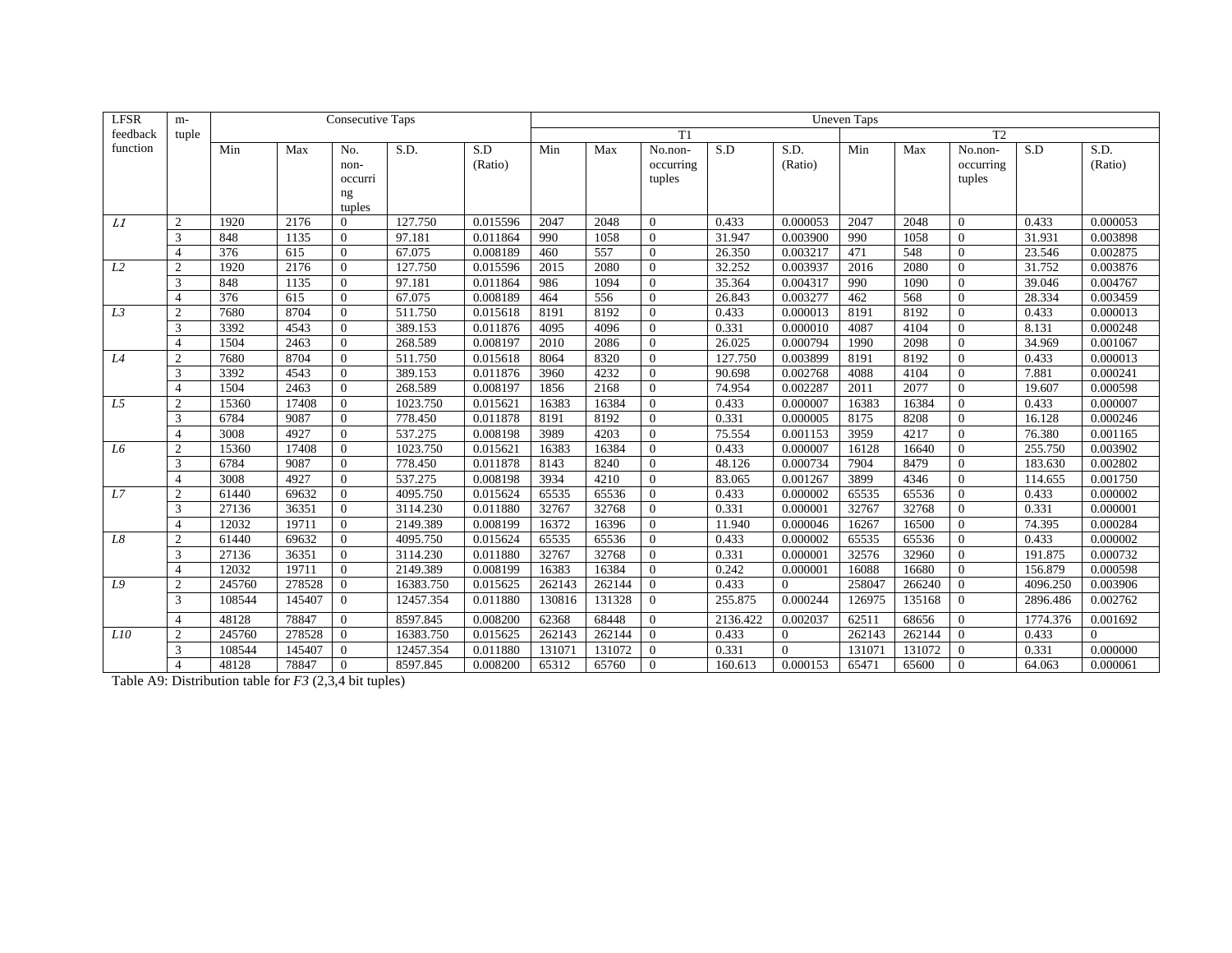| <b>LFSR</b> | $m-$           |       |       | <b>Consecutive Taps</b> |          |          | <b>Uneven Taps</b>   |       |                |          |          |       |       |                  |          |          |  |
|-------------|----------------|-------|-------|-------------------------|----------|----------|----------------------|-------|----------------|----------|----------|-------|-------|------------------|----------|----------|--|
| feedback    | tuple          |       |       |                         |          |          | T <sub>2</sub><br>T1 |       |                |          |          |       |       |                  |          |          |  |
| function    |                | Min   | Max   | No.                     | S.D.     | S.D      | Min                  | Max   | No.non-        | S.D      | S.D.     | Min   | Max   | No.non-          | S.D      | S.D.     |  |
|             |                |       |       | non-                    |          | (Ratio)  |                      |       | occurring      |          | (Ratio)  |       |       | occurring        |          | (Ratio)  |  |
|             |                |       |       | occurri                 |          |          |                      |       | tuples         |          |          |       |       | tuples           |          |          |  |
|             |                |       |       | ng                      |          |          |                      |       |                |          |          |       |       |                  |          |          |  |
|             |                |       |       | tuples                  |          |          |                      |       |                |          |          |       |       |                  |          |          |  |
| L1          | 5              | 176   | 356   | $\Omega$                | 42.977   | 0.005247 | 199                  | 304   | $\Omega$       | 19.773   | 0.002414 | 217   | 287   | $\theta$         | 17.793   | 0.002172 |  |
|             | 6              | 84    | 200   | $\Omega$                | 25.952   | 0.003168 | 96                   | 165   | $\Omega$       | 13.255   | 0.001618 | 94    | 155   | $\overline{0}$   | 12.511   | 0.001527 |  |
|             |                | 37    | 107   | $\Omega$                | 15.090   | 0.001842 | 42                   | 94    | $\Omega$       | 9.329    | 0.001139 | 38    | 85    | $\overline{0}$   | 8.552    | 0.001044 |  |
| L2          | $\overline{5}$ | 176   | 356   | $\Omega$                | 42.977   | 0.005247 | 222                  | 311   | $\Omega$       | 19.819   | 0.002420 | 225   | 302   | $\theta$         | 18.612   | 0.002272 |  |
|             | 6              | 84    | 200   | $\Omega$                | 25.952   | 0.003168 | 99                   | 166   | $\Omega$       | 13.349   | 0.001630 | 102   | 156   | $\overline{0}$   | 11.851   | 0.001447 |  |
|             |                | 37    | 107   | $\Omega$                | 15.090   | 0.001842 | 48                   | 86    | $\Omega$       | 8.013    | 0.000978 | 46    | 87    | $\theta$         | 8.655    | 0.001057 |  |
| L3          | 5              | 704   | 1424  | $\Omega$                | 172.081  | 0.005252 | 982                  | 1081  | $\Omega$       | 25.816   | 0.000788 | 981   | 1076  | $\overline{0}$   | 26.990   | 0.000824 |  |
|             | 6              | 336   | 800   | $\Omega$                | 103.894  | 0.003171 | 480                  | 559   | $\Omega$       | 18.383   | 0.000561 | 478   | 575   | $\Omega$         | 19.895   | 0.000607 |  |
|             |                | 148   | 428   | $\Omega$                | 60.408   | 0.001844 | 220                  | 290   | $\Omega$       | 14.565   | 0.000444 | 228   | 301   | $\theta$         | 14.887   | 0.000454 |  |
| L4          | 5              | 704   | 1424  | $\Omega$                | 172.081  | 0.005252 | 911                  | 1093  | $\Omega$       | 53.792   | 0.001642 | 989   | 1062  | $\overline{0}$   | 21.262   | 0.000649 |  |
|             | 6              | 336   | 800   | $\mathbf{0}$            | 103.894  | 0.003171 | 420                  | 569   | $\Omega$       | 37.495   | 0.001144 | 471   | 543   | $\theta$         | 17.379   | 0.000530 |  |
|             |                | 148   | 428   | $\Omega$                | 60.408   | 0.001844 | 195                  | 316   | $\Omega$       | 24.917   | 0.000760 | 212   | 295   | $\mathbf{0}$     | 15.558   | 0.000475 |  |
| L5          | 5              | 1408  | 2848  | $\Omega$                | 344.221  | 0.005252 | 1926                 | 2203  | $\Omega$       | 62.643   | 0.000956 | 1946  | 2166  | $\mathbf{0}$     | 55.637   | 0.000849 |  |
|             | 6              | 672   | 1600  | $\Omega$                | 207.817  | 0.003171 | 932                  | 1134  | $\Omega$       | 42.299   | 0.000645 | 954   | 1098  | $\boldsymbol{0}$ | 36.066   | 0.000550 |  |
|             | $\overline{7}$ | 296   | 856   | $\mathbf{0}$            | 120.831  | 0.001844 | 443                  | 579   | $\Omega$       | 29.533   | 0.000451 | 442   | 572   | $\mathbf{0}$     | 25.480   | 0.000389 |  |
| L6          | 5              | 1408  | 2848  | $\mathbf{0}$            | 344.221  | 0.005252 | 1908                 | 2143  | $\theta$       | 59.277   | 0.000905 | 1922  | 2207  | $\mathbf{0}$     | 69.420   | 0.001059 |  |
|             | 6              | 672   | 1600  | $\Omega$                | 207.817  | 0.003171 | 913                  | 1100  | $\Omega$       | 39.210   | 0.000598 | 938   | 1128  | $\mathbf{0}$     | 41.864   | 0.000639 |  |
|             |                | 296   | 856   | $\Omega$                | 120.831  | 0.001844 | 442                  | 572   | $\Omega$       | 25.577   | 0.000390 | 455   | 603   | $\mathbf{0}$     | 26.019   | 0.000397 |  |
| L7          | 5              | 5632  | 11392 | $\mathbf{0}$            | 1377.058 | 0.005253 | 8111                 | 8285  | $\Omega$       | 47.568   | 0.000181 | 8063  | 8340  | $\boldsymbol{0}$ | 65.300   | 0.000249 |  |
|             | 6              | 2688  | 6400  | $\mathbf{0}$            | 831.356  | 0.003171 | 3965                 | 4183  | $\overline{0}$ | 46.534   | 0.000178 | 3968  | 4273  | $\mathbf{0}$     | 50.730   | 0.000194 |  |
|             |                | 1184  | 3424  | $\Omega$                | 483.372  | 0.001844 | 1960                 | 2158  | $\Omega$       | 38.926   | 0.000152 | 1940  | 2184  | $\mathbf{0}$     | 40.198   | 0.000153 |  |
| L8          | 5              | 5632  | 11392 | $\mathbf{0}$            | 1377.058 | 0.005253 | 8122                 | 8262  | $\overline{0}$ | 40.403   | 0.000154 | 7965  | 8415  | $\boldsymbol{0}$ | 108.488  | 0.000414 |  |
|             | 6              | 2688  | 6400  | $\mathbf{0}$            | 831.356  | 0.003171 | 3980                 | 4176  | $\overline{0}$ | 40.491   | 0.000154 | 3867  | 4263  | $\mathbf{0}$     | 71.141   | 0.000271 |  |
|             |                | 1184  | 3424  | $\mathbf{0}$            | 483.372  | 0.001844 | 1964                 | 2138  | $\overline{0}$ | 32.524   | 0.000124 | 1897  | 2176  | $\mathbf{0}$     | 44.984   | 0.000172 |  |
| L9          | $\overline{5}$ | 22528 | 45568 | $\Omega$                | 5508.406 | 0.005253 | 29947                | 35580 | $\Omega$       | 1517.746 | 0.001447 | 30783 | 34896 | $\mathbf{0}$     | 1027.430 | 0.000980 |  |
|             | 6              | 10752 | 25600 | $\Omega$                | 3325.509 | 0.003171 | 14539                | 18756 | $\Omega$       | 943.309  | 0.000900 | 14832 | 18143 | $\mathbf{0}$     | 660.416  | 0        |  |
|             | $\overline{7}$ | 4736  | 13696 | $\Omega$                | 1933.536 | 0.001844 | 6824                 | 9730  | $\Omega$       | 555.135  | 0.000529 | 7067  | 9345  | $\overline{0}$   | 398.233  | 0.000380 |  |
| L10         | 5              | 22528 | 45568 | $\mathbf{0}$            | 5508.406 | 0.005253 | 32489                | 33063 | $\Omega$       | 123.809  | 0.000118 | 32665 | 32887 | $\theta$         | 54.749   | 0.000052 |  |
|             | 6              | 10752 | 25600 | $\Omega$                | 3325.509 | 0.003171 | 16121                | 16620 | $\Omega$       | 105.154  | 0.000100 | 16031 | 16730 | $\Omega$         | 260.381  | 0.000248 |  |
|             | $\mathcal{I}$  | 4736  | 13696 | $\Omega$                | 1933.536 | 0.001844 | 8025                 | 8400  | $\Omega$       | 74.757   | 0.000071 | 7858  | 8566  | $\Omega$         | 189.267  | 0.000180 |  |

Table A10: Distribution table for *F3* function (5,6,7 bit tuples)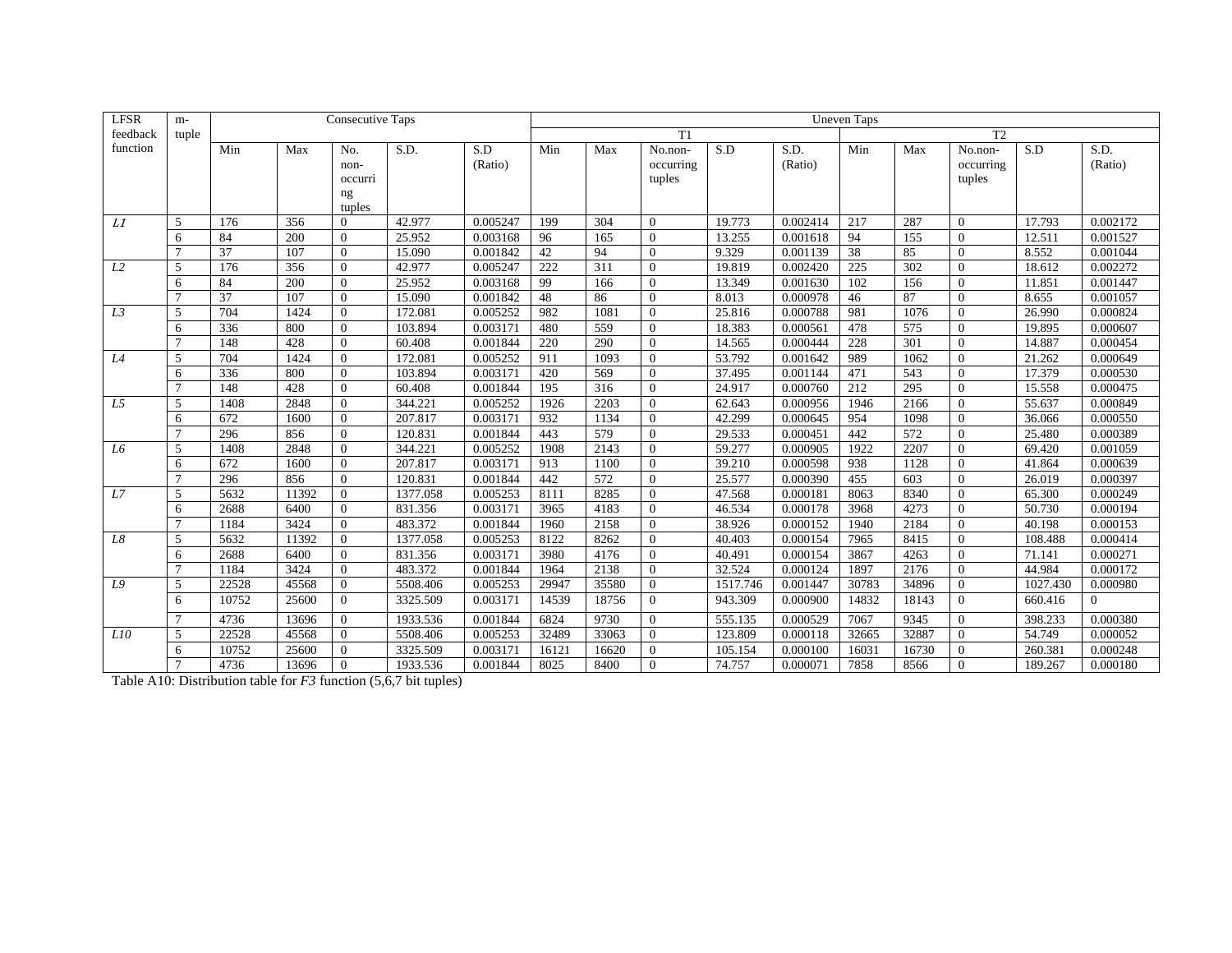| <b>LFSR</b> | $m-$         |                 |                 | <b>Consecutive Taps</b> |          |          | <b>Uneven Taps</b>   |      |                |         |          |                |                 |                  |         |          |  |  |
|-------------|--------------|-----------------|-----------------|-------------------------|----------|----------|----------------------|------|----------------|---------|----------|----------------|-----------------|------------------|---------|----------|--|--|
| feedback    | tuple        |                 |                 |                         |          |          | T <sub>2</sub><br>T1 |      |                |         |          |                |                 |                  |         |          |  |  |
| function    |              | Min             | Max             | No.                     | S.D.     | S.D      | Min                  | Max  | No.non-        | S.D     | S.D.     | Min            | Max             | No.non-          | S.D     | S.D.     |  |  |
|             |              |                 |                 | non-                    |          | (Ratio)  |                      |      | occurring      |         | (Ratio)  |                |                 | occurring        |         | (Ratio)  |  |  |
|             |              |                 |                 | occurri                 |          |          |                      |      | tuples         |         |          |                |                 | tuples           |         |          |  |  |
|             |              |                 |                 | ng                      |          |          |                      |      |                |         |          |                |                 |                  |         |          |  |  |
|             |              |                 |                 | tuples                  |          |          |                      |      |                |         |          |                |                 |                  |         |          |  |  |
| L1          | 8            | 14              | 59              | $\Omega$                | 8.926    | 0.001090 | 18                   | 54   | $\Omega$       | 6.277   | 0.000766 | 13             | 49              | $\theta$         | 5.885   | 0.000719 |  |  |
|             | $\mathbf{Q}$ | 5               | $\overline{33}$ | $\Omega$                | 5.347    | 0.000653 | 6                    | 32   | $\Omega$       | 4.346   | 0.000531 | 3              | 28              | $\overline{0}$   | 4.008   | 0.000489 |  |  |
|             | 10           |                 | 23              | $\Omega$                | 3.389    | 0.000414 | $\Omega$             | 18   |                | 2.964   | 0.000362 |                | 17              | $\overline{0}$   | 2.782   | 0.000340 |  |  |
| L2          | 8            | 12              | 63              | $\Omega$                | 8.765    | 0.001070 | 19                   | 50   | $\Omega$       | 5.663   | 0.000691 | 18             | 47              | $\theta$         | 5.793   | 0.000707 |  |  |
|             | $\mathbf{Q}$ | 6               | $\overline{37}$ | $\Omega$                | 5.279    | 0.000644 | 5                    | 33   | $\Omega$       | 3.999   | 0.000488 | $\overline{5}$ | 30              | $\Omega$         | 4.027   | 0.000492 |  |  |
|             | 10           | $\theta$        | 23              |                         | 3.355    | 0.000410 |                      | 17   | $\Omega$       | 2.817   | 0.000344 |                | 22              | $\theta$         | 2.846   | 0.000347 |  |  |
| L3          | 8            | $\overline{55}$ | 228             | $\Omega$                | 34.430   | 0.001051 | 90                   | 154  | $\Omega$       | 11.039  | 0.000337 | 102            | 167             | $\overline{0}$   | 10.849  | 0.000331 |  |  |
|             | $\mathbf{Q}$ | 22              | 121             | $\Omega$                | 19.253   | 0.000588 | 40                   | 87   | $\Omega$       | 7.933   | 0.000242 | 45             | 92              | $\Omega$         | 7.742   | 0.000236 |  |  |
|             | 10           | $\overline{7}$  | 72              | $\Omega$                | 10.811   | 0.000330 | 14                   | 49   | $\Omega$       | 5.661   | 0.000173 | 16             | $\overline{52}$ | $\theta$         | 5.592   | 0.000171 |  |  |
| L4          | 8            | 58              | 228             | $\Omega$                | 34.430   | 0.001051 | 85                   | 170  | $\Omega$       | 16.158  | 0.000493 | 95             | 157             | $\overline{0}$   | 11.646  | 0.000355 |  |  |
|             | 9            | 22              | 121             | $\mathbf{0}$            | 19.253   | 0.000588 | 40                   | 93   | $\Omega$       | 10.289  | 0.000314 | 45             | 93              | $\theta$         | 8.344   | 0.000255 |  |  |
|             | 10           | 9               | 75              | $\Omega$                | 10.866   | 0.000332 | 14                   | 55   | $\Omega$       | 6.845   | 0.000209 | 16             | 50              | $\mathbf{0}$     | 5.865   | 0.000179 |  |  |
| L5          | 8            | 116             | 456             | $\Omega$                | 68.868   | 0.001051 | 206                  | 304  | $\Omega$       | 20.166  | 0.000308 | 209            | 298             | $\mathbf{0}$     | 17.707  | 0.000270 |  |  |
|             | 9            | 44              | 242             | $\Omega$                | 38.510   | 0.000588 | 90                   | 167  | $\Omega$       | 13.464  | 0.000205 | 96             | 162             | $\theta$         | 12.166  | 0.000186 |  |  |
|             | 10           | 17              | 144             | $\Omega$                | 21.282   | 0.000325 | 40                   | 100  | $\Omega$       | 8.997   | 0.000137 | 38             | 88              | $\mathbf{0}$     | 8.423   | 0.000129 |  |  |
| L6          | 8            | 116             | 456             | $\mathbf{0}$            | 68.868   | 0.001051 | 213                  | 300  | $\overline{0}$ | 16.853  | 0.000257 | 202            | 322             | $\mathbf{0}$     | 17.163  | 0.000262 |  |  |
|             | 9            | 44              | 242             | $\Omega$                | 38.510   | 0.000588 | 98                   | 165  | $\Omega$       | 11.274  | 0.000172 | 92             | 173             | $\mathbf{0}$     | 11.676  | 0.000178 |  |  |
|             | 10           | 17              | 144             | $\Omega$                | 21.282   | 0.000325 | 42                   | 90   | $\Omega$       | 8.028   | 0.000122 | 41             | 93              | $\mathbf{0}$     | 8.068   | 0.000123 |  |  |
| L7          | 8            | 464             | 1824            | $\Omega$                | 275.498  | 0.001051 | 943                  | 1109 | $\Omega$       | 31.966  | 0.000122 | 950            | 1134            | $\mathbf{0}$     | 31.871  | 0.000122 |  |  |
|             | 9            | 176             | 968             | $\mathbf{0}$            | 154.054  | 0.000588 | 441                  | 586  | $\overline{0}$ | 25.601  | 0.000098 | 431            | 595             | $\mathbf{0}$     | 23.351  | 0.000089 |  |  |
|             | 10           | 68              | 576             | $\Omega$                | 85.136   | 0.000325 | 201                  | 318  | $\Omega$       | 18.480  | 0.000070 | 204            | 320             | $\mathbf{0}$     | 16.483  | 0.000063 |  |  |
| L8          | 8            | 464             | 1824            | $\Omega$                | 275.498  | 0.001051 | 950                  | 1139 | $\overline{0}$ | 28.871  | 0.000110 | 927            | 1105            | $\boldsymbol{0}$ | 32.782  | 0.000125 |  |  |
|             | 9            | 176             | 968             | $\mathbf{0}$            | 154.054  | 0.000588 | 451                  | 581  | $\overline{0}$ | 22.730  | 0.000087 | 427            | 588             | $\mathbf{0}$     | 23.031  | 0.000088 |  |  |
|             | 10           | 68              | 576             | $\mathbf{0}$            | 85.136   | 0.000325 | 201                  | 306  | $\overline{0}$ | 16.332  | 0.000062 | 196            | 308             | $\mathbf{0}$     | 16.002  | 0.000061 |  |  |
| L9          | 8            | 1856            | 7296            | $\Omega$                | 1102.019 | 0.001051 | 3226                 | 5052 | $\Omega$       | 315.350 | 0.000301 | 3388           | 4906            | $\mathbf{0}$     | 230.709 | 0.000220 |  |  |
|             | 9            | 704             | 3872            | $\Omega$                | 616.230  | 0.000588 | 1521                 | 2589 | $\Omega$       | 176.842 | 0.000169 | 1617           | 2483            | $\mathbf{0}$     | 130.778 | 0.000125 |  |  |
|             | 10           | 272             | 2304            | $\Omega$                | 340.548  | 0.000325 | 689                  | 1352 | $\Omega$       | 100.163 | 0.000096 | 768            | 1298            | $\overline{0}$   | 74.992  | 0.000072 |  |  |
| L10         | 8            | 1856            | 7296            | $\mathbf{0}$            | 1102.019 | 0.001051 | 3916                 | 5272 | $\Omega$       | 58.215  | 0.000056 | 3830           | 4383            | $\theta$         | 120.261 | 0.000115 |  |  |
|             | 9            | 704             | 3872            | $\Omega$                | 616.230  | 0.000588 | 1935                 | 2201 | $\Omega$       | 42.025  | 0.000040 | 1841           | 2256            | $\mathbf{0}$     | 74.240  | 0.000071 |  |  |
|             | 10           | 272             | 2304            | $\Omega$                | 340.548  | 0.000325 | 918                  | 1133 | $\Omega$       | 30.240  | 0.000029 | 865            | 1159            | $\Omega$         | 45.913  | 0.000044 |  |  |

Table A11: Distribution table for *F3* (8,9,10 bit tuples)